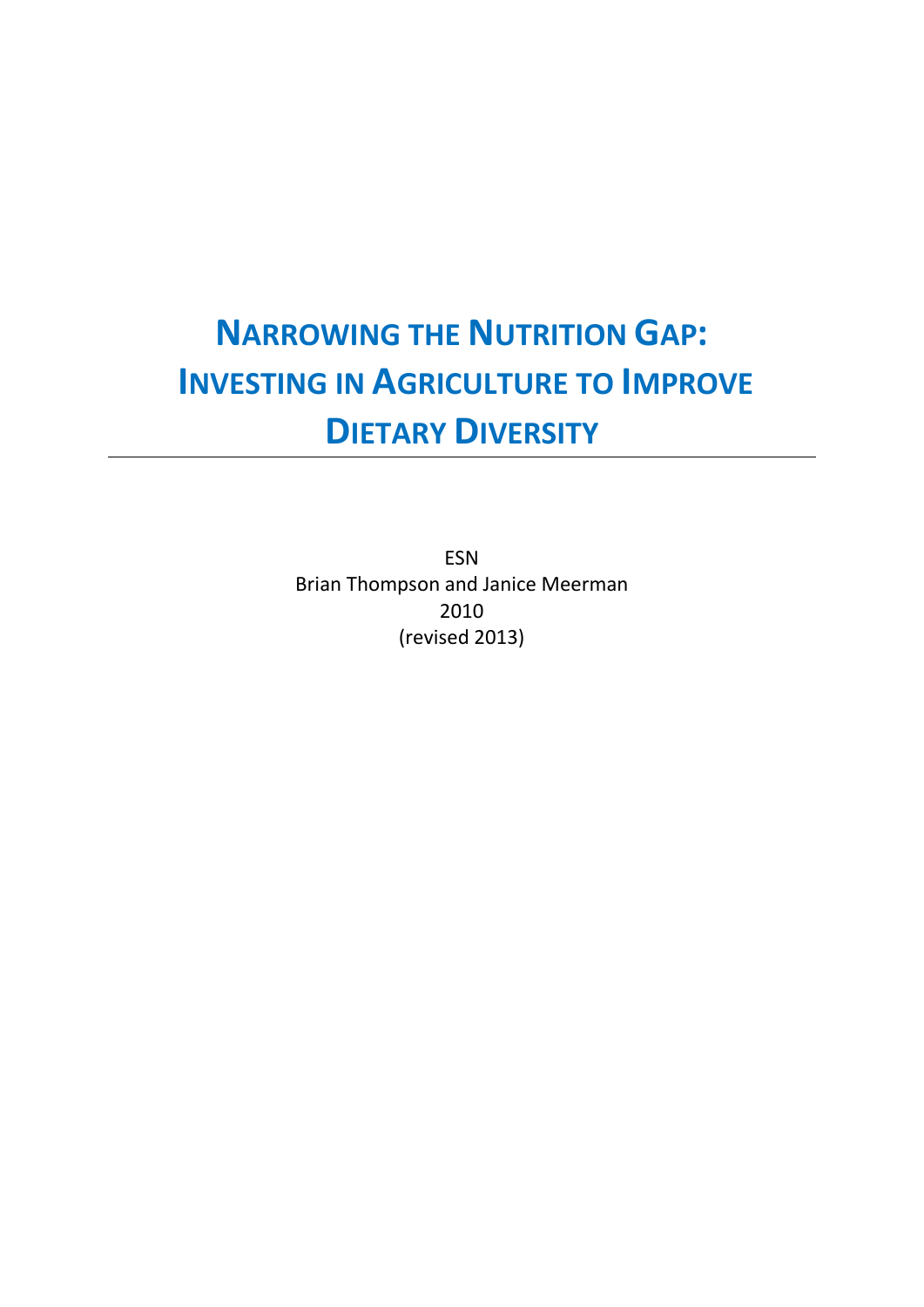### **ABSTRACT**

This paper presents an overview of how agriculture can contribute to improving dietary diversity and nutrition outcomes in developing countries. Following a discussion on why increasing production of staple crops is not enough to accelerate reductions in malnutrition, the concept of the "nutrition gap" is introduced - the gap between what foods are grown and available and what foods are needed for a healthy diet. This term helps to differentiate nutrition security from food security and to articulate the concept of dietary diversity, which requires increasing availability and access to the foods necessary for a healthy diet, and increasing the actual intake of such foods. Various food typologies or consumption patterns from developing countries are used to illustrate how dietary diversity and quality is often insufficient in a variety of contexts, including those where total dietary energy supply is adequate. Sample agriculture-based interventions are presented, each aiming to improve dietary diversity and quality with the long-term objective of accelerating reductions in malnutrition. Finally, a series of policy recommendations are made. These range from proposals for ways to raise nutrition's profile on national development agendas to recommendations for successful implementation of agriculture-based nutrition programmes to promotion of nutrition security within international contexts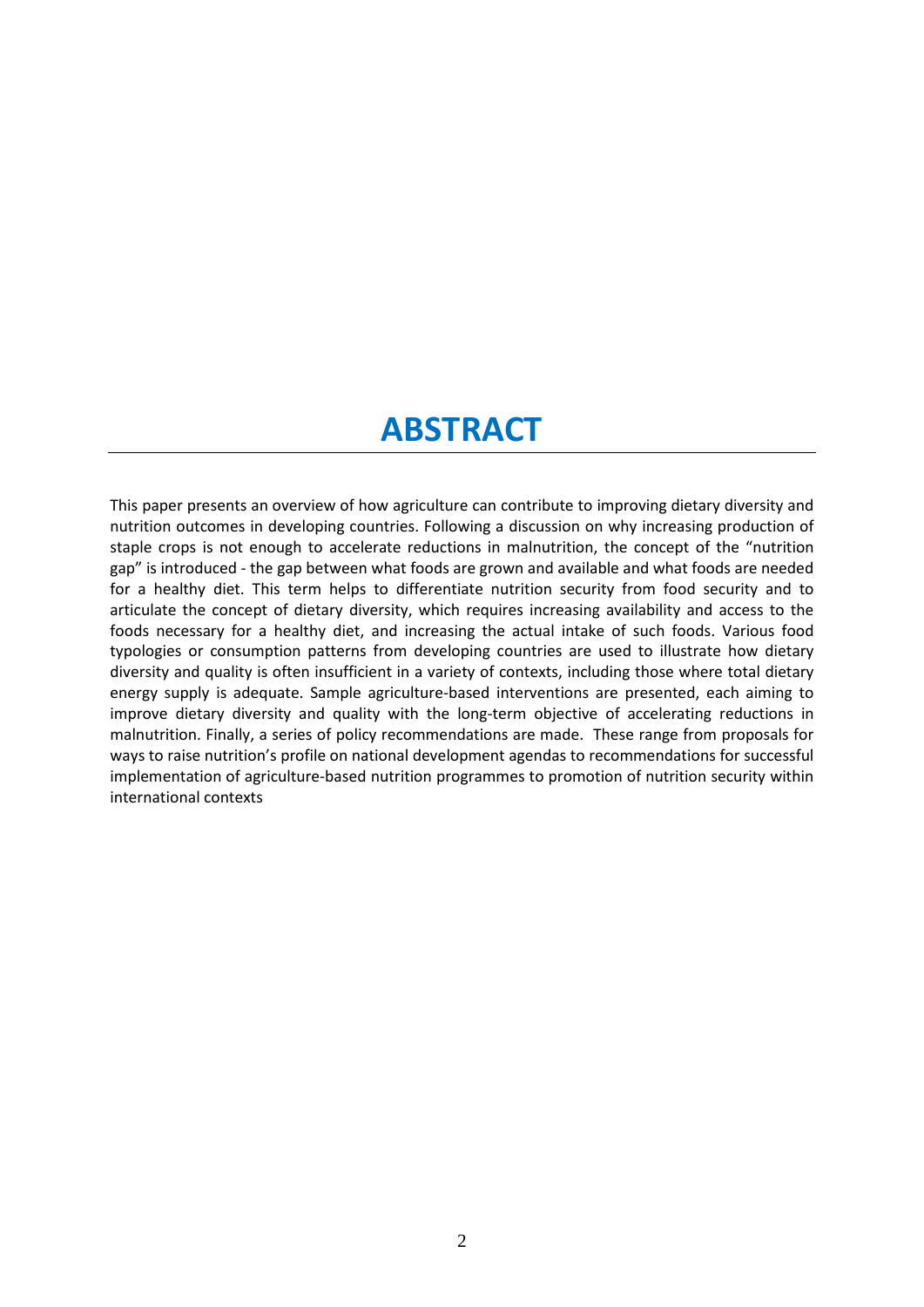### <span id="page-2-0"></span>**ACKNOWLEDGEMENTS**

The following FAO staff are gratefully acknowledged for providing documents, comments or support to this paper at various stages of its development: Maarten Immink (ESA), Simon Mack (AGAL) , Remi NonoWomdim (AGPM), Stefano Gavotti (TCSS), Marco Knowles (ESA), Jogeir Toppe (FIIU), Iddya Karunasagar (FIIU), Terri Ballard (ESA), and Irela Mazar (retired), Peter Glasauer, Ellen Muehlhoff, Marie-Claude Dop (now IRD) Chiara Deligia, Florence Egal (retired), Leslie Amoroso and Irela Mazar (all ESN).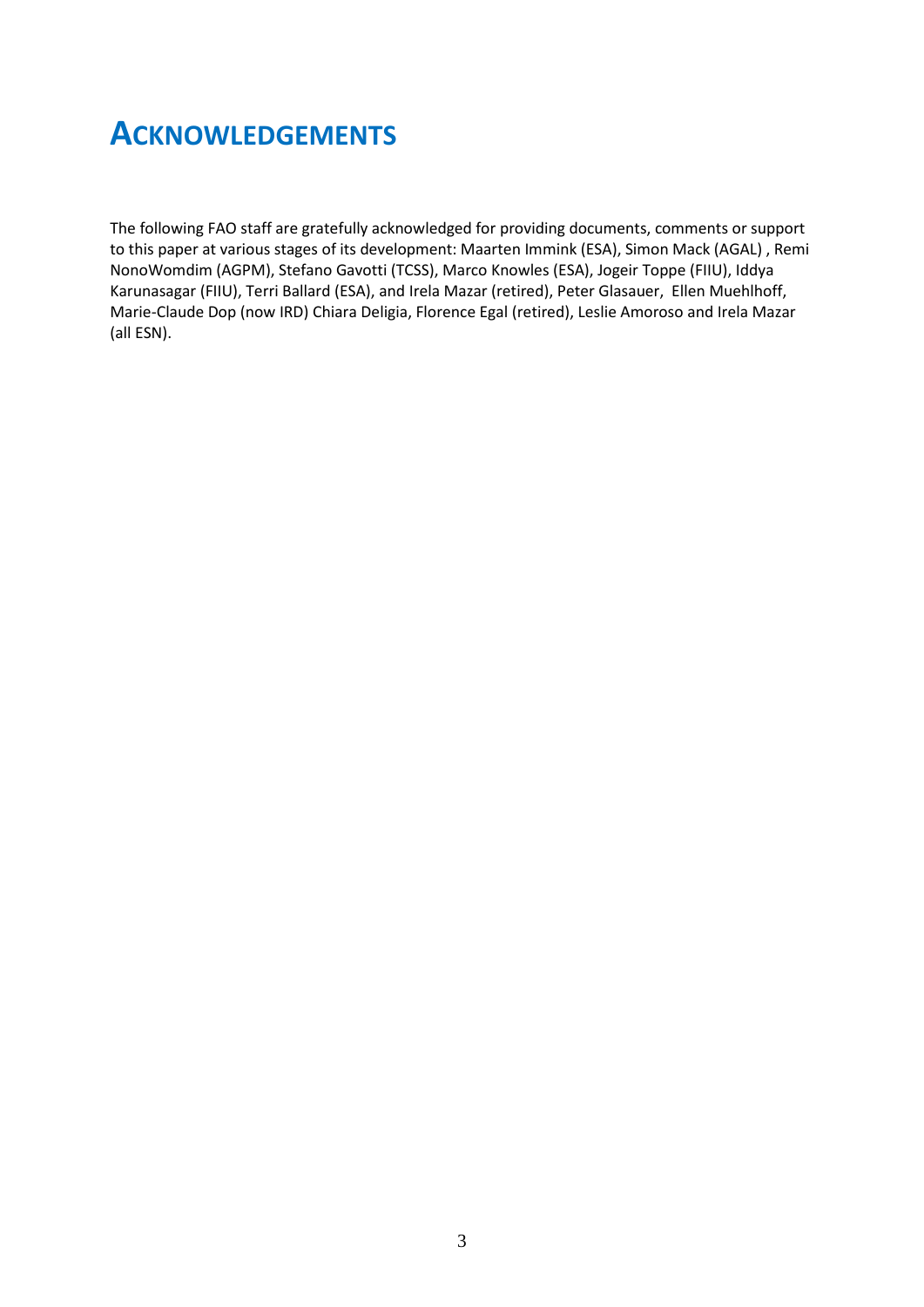### **TABLE OF CONTENTS**

| 1.1) Increasing production of staple crops is not enough to accelerate reductions in        |
|---------------------------------------------------------------------------------------------|
| 1.2) Agriculture-based interventions to improve nutrition security and narrow the           |
|                                                                                             |
|                                                                                             |
|                                                                                             |
|                                                                                             |
|                                                                                             |
| 3. Policy recommendations for agriculture-based approaches to narrow the nutrition gap 16   |
| 3.1) Incorporate explicit nutrition objectives into agriculture development policies (ADPs) |
| 3.2) Build institutional and technical capacity at national and decentralized level  17     |
| 3.3) Promote "nutrition sensitive agriculture" within international contexts  18            |
|                                                                                             |
|                                                                                             |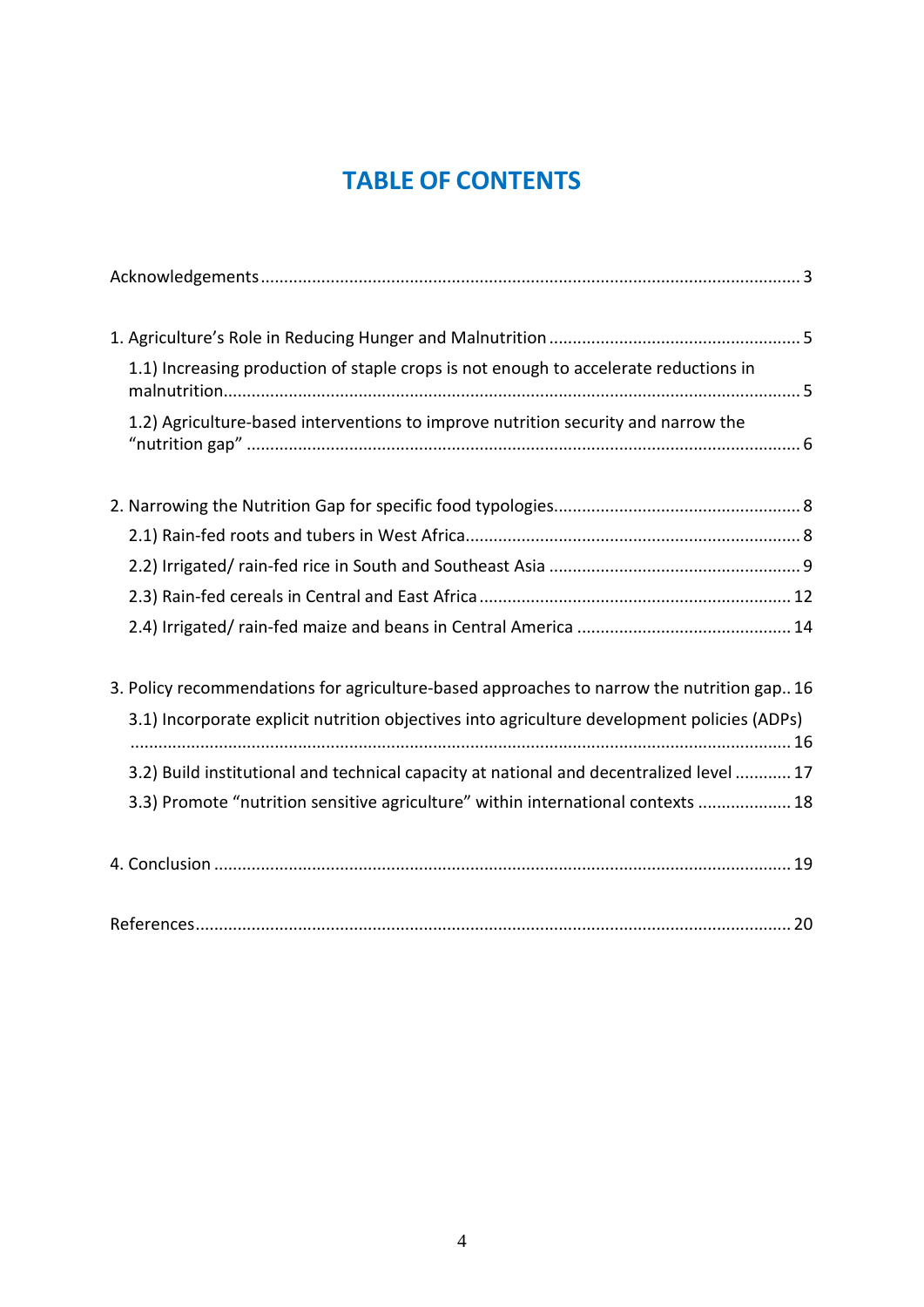#### <span id="page-4-0"></span>**1. AGRICULTURE'S ROLE IN REDUCING HUNGER AND MALNUTRITION**

#### <span id="page-4-1"></span>**1.1) Increasing production of staple crops is not enough to accelerate reductions in malnutrition**

Agricultural development programmes that aim to address food security by increasing production of staple crops are, by themselves, often not enough to accelerate reductions in hunger and malnutrition. Increased staple crop production may result in increased energy availability but it does *not* guarantee comparable improvements in nutrition outcomes. Similarly, direct reductions in income poverty and improved purchasing power do not generally result in proportional reductions in malnutrition.

The current consensus is that although higher incomes do improve nutrition outcomes, they tend to do so at unacceptably slow rates (FAO 2012, Ruel et al. 2013). Momentum for this perspective has been building for the last decade. For example, a doubling of GNP per capita in developing countries was shown to reduce child underweight rates by only 9 percent in 2003 (Haddad et al. 2003). Further, data from many countries have shown persistent high undernutrition rates in regions and households where staple crop production is high and food availability is good. For instance, both the Arsi region in Ethiopia and the Iringa region in Tanzania have high production rates *and* very high stunting rates<sup>[1](#page-0-0)</sup> (62 and 66 percent, respectively [World Bank 2006a]).<sup>1</sup> Another example is Malawi, a country with very high malnutrition rates. Per Figure 1, malnutrition does occur less frequently in children from upper income quintiles in Malawi, but the difference between the richest and poorest households is minimal (5 percent) and does not decline consistently across quintiles (World Bank 2006b).



#### **Figure 1. Child malnutrition and household wealth in Malawi**

Malnutrition can occur despite increased food availability and higher incomes for a number of reasons, including poor maternal and child feeding practices as well as inequitable food allocation within households. Other causes of malnutrition include inadequate sanitation, poor or non-existent health services, and lack of access to safe, potable water.<sup>[2](#page-4-2)</sup>

*Source: World Bank (2006b)*

<span id="page-4-3"></span> $1$  Based on the WHO classification for assessing severity of malnutrition in children 0 to 5 years of age where stunting <20 percent low, 20-29 percent medium, 30-39 percent high, ≥ 40 percent very high

<span id="page-4-2"></span><sup>&</sup>lt;sup>2</sup> While not obviously associated with poor nutrition outcomes, these problems contribute to high levels of infection and disease which compromise the immune system, increasing susceptibility to malnutrition.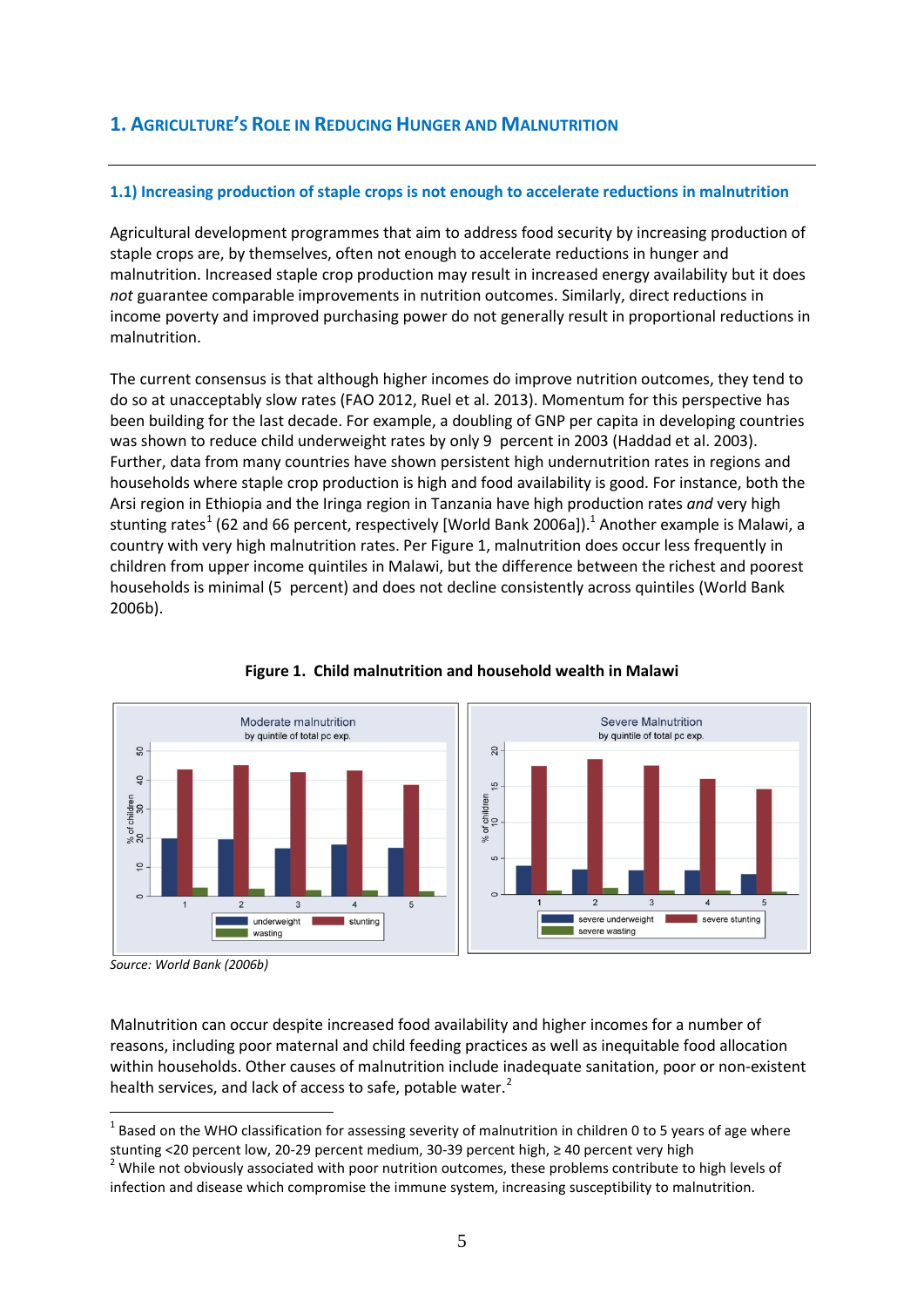In addition to these explanations, a leading cause of persistent malnutrition is *poor dietary diversity,*  that is, poor quality and variety of food in the diet. Poor dietary diversity can occur in a variety of contexts, including those where food availability is good and purchasing power is sufficient. It is typically expressed as a monotonous diet that is too high in carbohydrates and too low in nutrientrich foods. This intake pattern is common in many parts of the developing world, even among households who can afford to eat better. This type of diet, which is high in starch but low in protein, fat and micronutrients, will result in malnutrition even if dietary energy supply (DES) is adequate. Stunting, nutrition-related anaemias, and iron, zinc and Vitamin A deficiencies are just a few examples of the types of "hidden" malnutrition that can occur in individuals who are consuming enough total energy but not enough macro and micro nutrient-rich foods such as meat, fish, eggs, dairy, legumes, fruits and vegetables. In less secure households where income and DES are low, malnutrition resulting from inadequate caloric intake will be exacerbated by poor dietary diversity. In both cases, increasing consumption of nutrient-rich foods is key to improved nutrition outcomes.

#### <span id="page-5-0"></span>**1.2) Agriculture-based interventions to improve nutrition security and narrow the "nutrition gap"**

To improve the probability that increases in production or purchasing power do lead to accelerated reductions in malnutrition, agricultural development programmes must include *nutrition security* (in addition to food security) in their objectives*.* In an agricultural context, nutrition security refers to the "quality" aspect of food production, consumption and utilization by all individuals in a household<sup>[3](#page-4-3)</sup>. While food security may increase the total *quantity* of energy available for consumption, only nutrition security can guarantee the *quality* and *diversity* of food necessary for protecting and promoting good nutritional status and health (Thompson et al. 2009)

Just as improving food security can be thought of in terms of narrowing the gap between current and potential production yields, improving nutrition security can be thought of in terms of narrowing the "nutrition gap" between current food intake patterns and intake patterns that are optimal in terms of macro and micronutrient content (Figure 2). Narrowing the nutrition gap means improving dietary diversity through increasing availability and access to the foods necessary for a healthy diet, and increasing the actual intake of those foods.

The example of optimised food intake shown in Figure 2 shows how various food groups can be combined to ensure both food security (adequate energy intake)and nutrition security (adequate macro and micro nutrient intake). In contrast, the DES data for Ghana and Ethiopia indicate monotonous diets low in animal source foods, fats and micronutrients. Increasing the contribution of nutrient-rich foods to correct this imbalance is what we mean by narrowing the nutrition gap.

Agriculture can narrow the nutrition gap in a number of ways. Some of the most important are:

- Increasing small-scale production of nutrient-rich foods
- Increasing commercial production of nutrient-rich foods
- Reduction of post-harvest losses to maintain nutrient levels in commonly eaten foods
- Plant selection and breeding to increase nutrient levels

<span id="page-5-1"></span><sup>&</sup>lt;sup>3</sup> A full definition of nutrition security is as follows: **Nutrition security** exists when food security is combined with a sanitary environment, adequate health services, and proper care and feeding practices to ensure a healthy life for all household members. In addition to proper hygiene, health and care, nutrition security also requires consumption of a diet that is adequately diversified in terms of macro and micronutrients. (Adapted from World Bank, 2006a.)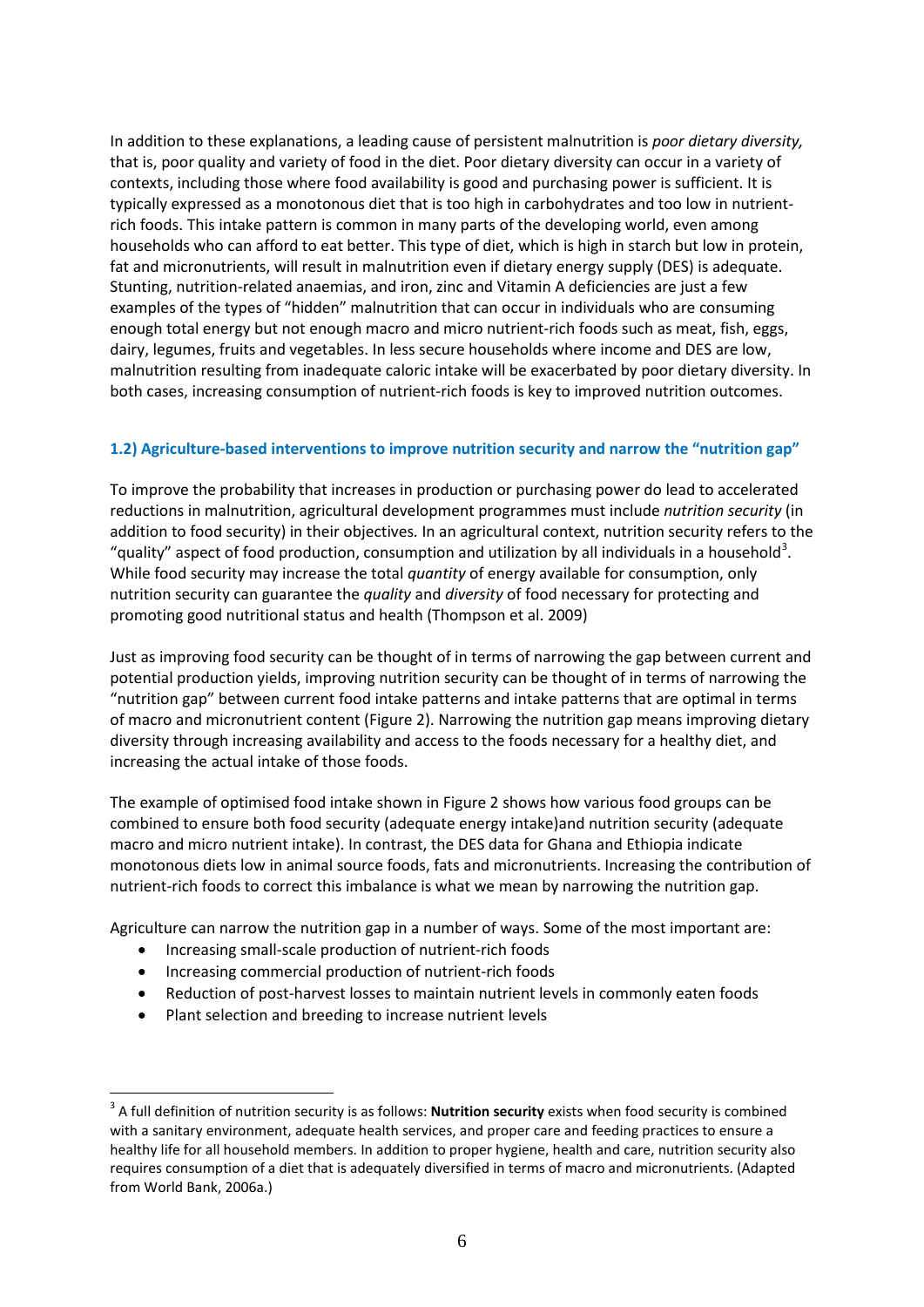• Extension-based (or supported) education and social marketing strategies that increase consumption of nutrient-rich foods (Thompson and Amoroso 2011, Herforth et al. 2012, SCN 2013a)

The food typology examples below illustrate how these strategies translate into interventions in the field. Each focuses on ways to boost production and/or consumption of high quality foods in one of a series of "typical" agriculture-based food typologies based on geographical area (selected countries from FAO's regional classification system). It is important to note that within each of the areas described, intake patterns differ according to a host of factors (e.g. livelihood, purchasing power, degree of urbanization, region, and consumer preference). Hence the following examples should be qualified as only broadly representative of commonly consumed diets in a given region. Their primary purpose is not to catalogue all of the intake patterns in a particular area, but rather to illustrate how poor dietary diversity occurs in a wide variety of contexts.

#### **Figure 2. Nutrition Gap Example: DES by major food groups in Ethiopia and Ghana compared to a model of optimized intake[4](#page-5-1)**



<span id="page-6-0"></span>*Source:* Authors own

<sup>&</sup>lt;sup>4</sup> This example should not be taken as a prescriptive "model diet" as dietary requirements exist only in terms of nutrients which can be sourced from a range of food, leading to a potentially wide variety of very different dietary patterns, many of which are adequate in terms of total energy supply as well as nutrient requirements.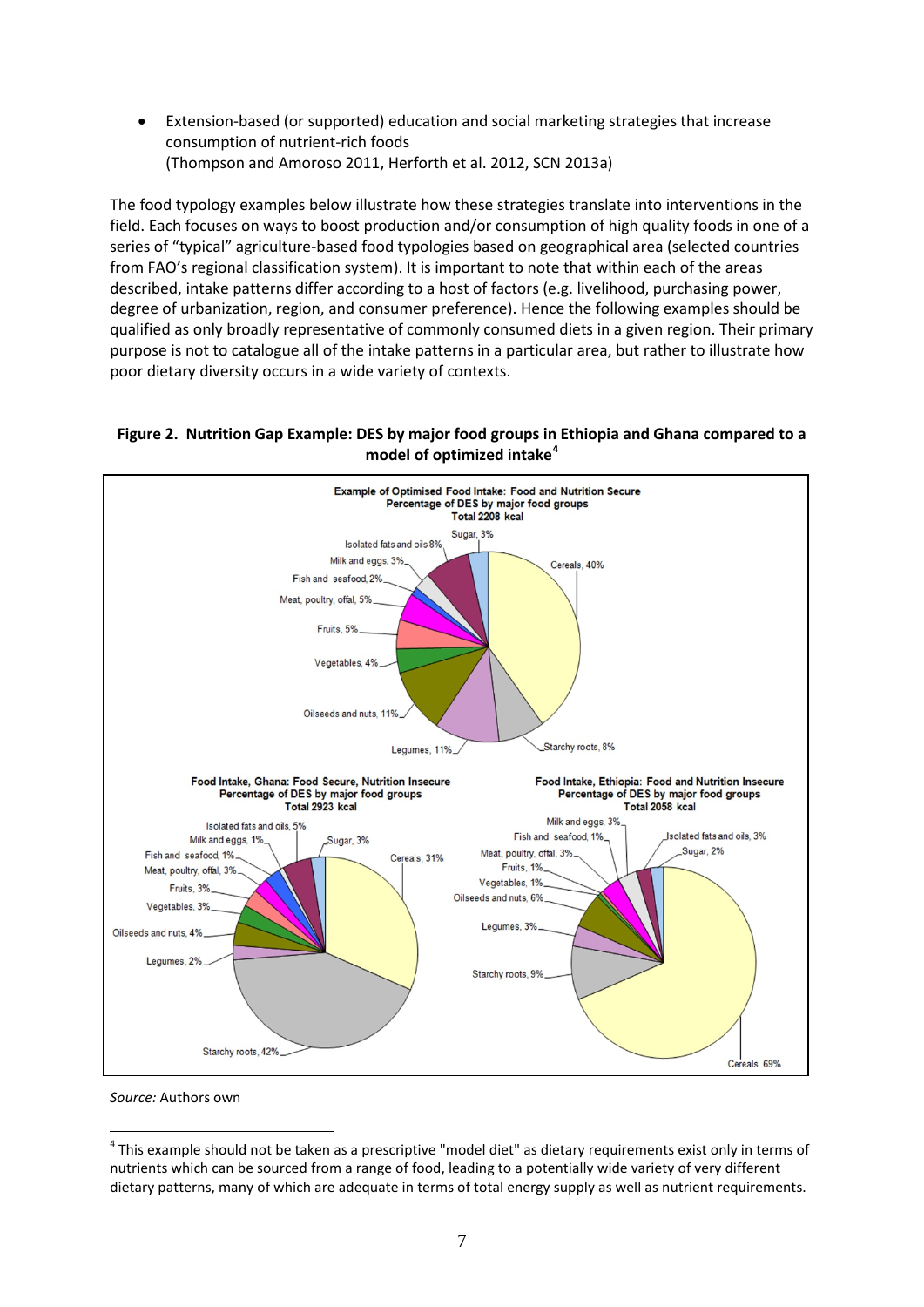#### <span id="page-7-0"></span>**2. NARROWING THE NUTRITION GAP FOR SPECIFIC FOOD TYPOLOGIES**

Each food typology includes a number of specific country examples:

- Rain-fed roots and tubers in West Africa
- Irrigated/rain-fed rice in South and Southeast Asia
- Rain-fed cereals in Central and East Africa
- Irrigated/rain-fed maize and beans in Central America

While framed according to specific food typologies, many of the interventions discussed below can be applied to a range of countries, agro-ecological zones and dietary patterns.

#### <span id="page-7-1"></span>**2.1) Rain-fed roots and tubers in West Africa (Burkina Faso, Cote d'Ivoire, Ghana, Nigeria)**

One of the most important staple food crops in West Africa is cassava. Cassava is hardy, drought resistant, maintains acceptable yields on low-fertility soils and is of great importance for subsistence farmers throughout the region. Yam, sweet and Irish potatoes, and taro are other foods grown in this area. All these staples are high in carbohydrate. Diets in this region may also include bananas, plantains, rice, maize, sorghum, peanuts, and a variety of vegetables. Meals typically consist of a starchy staple (e.g. cassava–based *gari or foufou,*) and sauce; the latter can include a variety of ingredients, most commonly peanuts and/or vegetables. Consumption of animal source foods (ASFs) in western Africa may be low, especially among the rural poor. Bushmeat and insects, small livestock and poultry for both meat and dairy, and fish are eaten, but quantities are often inadequate to ensure nutrition security.

Protein intake may be low in many root and tuber-based West African diets, especially when cassava is the main food source. Cassava roots are very low in protein with 1.2 grams protein/100 raw edible grams as compared to 6.1 grams for rice (Stadlmayr et al. 2012). And while yams and most other roots and tubers have higher protein contents than cassava, their nutritional composition is also inadequate to ensure nutrition security if not accompanied by sufficient protein-rich foods such as ASFs and legumes. In addition to low protein intake, this food typology may also be lacking in adequate amounts of fat and essential micronutrients, including Vitamin A, iodine, zinc and iron. For instance, twelve countries from the region either had Vitamin A deficiency of 10 percent or more, and/or iron deficiency anaemia of 20 percent or more in 2007 (World Bank 2006a). Moreover, even in West African countries where DES is adequate, macro and micronutrient deficiencies may persist. In Ghana, for instance, dietary energy supply meets population requirements, but contributions to DES made by protein and fats are lower than recommended (FAO 2009a). This situation clearly illustrates the difference between food and nutrition security (see Figure 2). Without sufficient diversification, adequate calories at the household level, (and certainly not in aggregate, which is how food security is often measured), rarely result in acceptable rates of declines in malnutrition.

#### *Selectively breed cassava; introduce cassava leaves as a nutrient rich food; boost red palm oil production*

Improving the nutrient content of cassava would be one very important way agriculture could narrow the nutrition gap in West Africa, as this crop is one of the most commonly consumed staples in the region. To date, high protein genotypes have been identified and the current challenge is to increase endogenous proteins containing adequate levels of the desired amino acids within common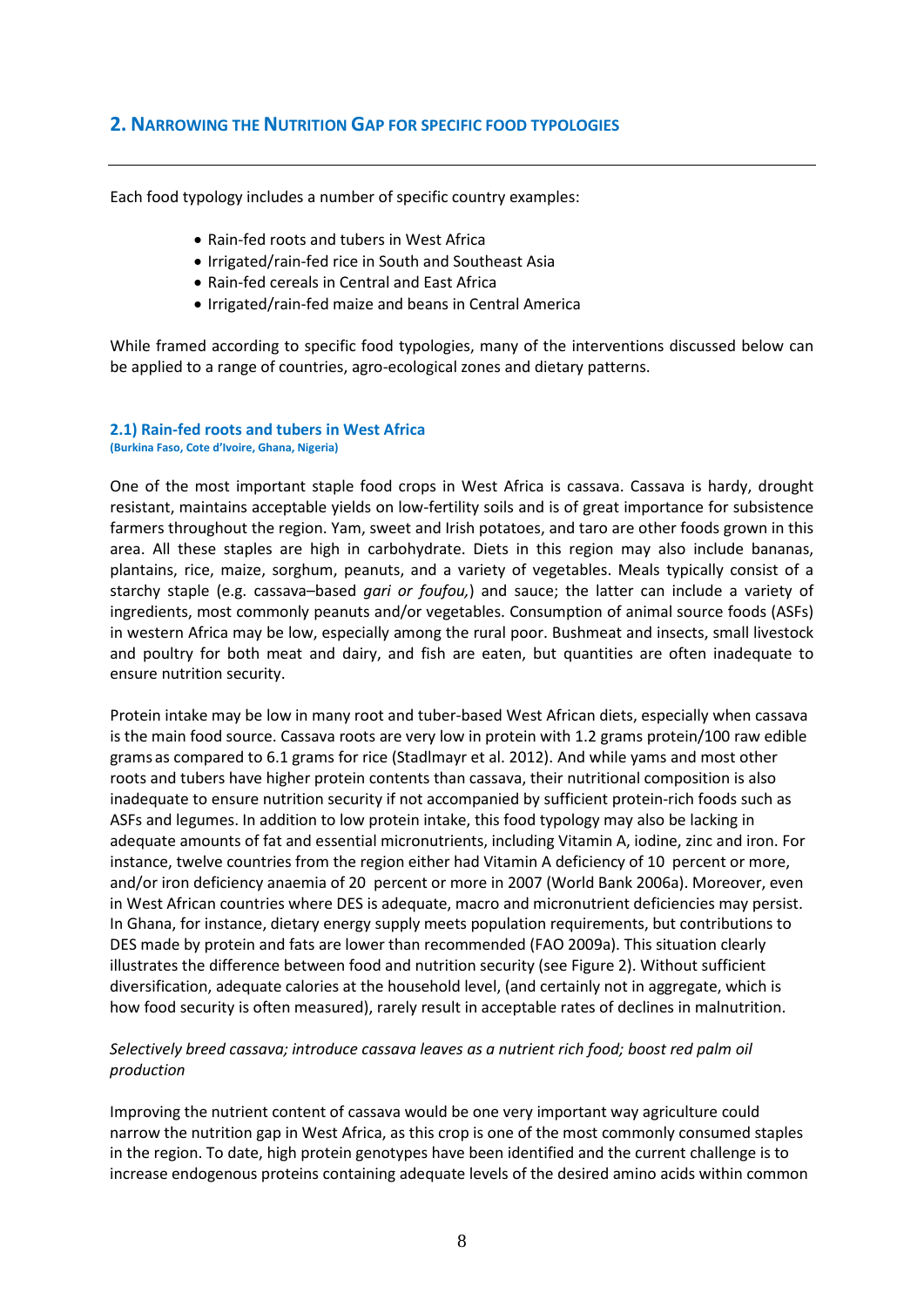cultivars (Beach 2009). Biofortification of cassava with provitamin A is also an option. To date, Harvest Plus (a member of the CGIAR consortium) has released varieties in Nigeria and DRC. A number of "spillover countries" in West Africa are also expected to benefit (Harvest Plus, 2013).

In addition to selective breeding of cassava to increase nutrient content and quality, encouraging consumption of cooked cassava leaves has potential for improving dietary diversity, this is especially true in areas of West Africa where they are not considered a conventional food source (Nweke 2004) In addition to protein, cassava leaves are also high in Vitamins A and C as well as calcium (Latham 1979). Especially noteworthy is the combination of Vitamin C and calcium, as the former increases bioavailability of the latter. Cassava leaves are available year-round, unlike a number of other vegetables that are commonly consumed in West Africa. As such, encouraging cassava leaf consumption in this region could reduce seasonal food insecurity and be extremely cost-effective, as it uses an existing resource which is already widely available, even in remote and resource poor areas, and that can be harvested at weekly intervals from plants that are as young as five months old (Nweke 2004). However, a communication strategy to increase awareness of the leaves as a potential food source, combined with education regarding the procedure required to eliminate toxicity (a three step process of soaking, pounding and boiling to remove cyanogens from the leaves) would be essential.

Per the above, Vitamin A deficiency (VAD) rates are high in many West African countries. Stimulating production and consumption of red palm oil (RPO), which is extremely high in Vitamin A, is one way to reduce VAD and at the same time generate income in the region. A pilot study in Burkina Faso showed that school children whose lunches were supplemented with 15 ml of RPO three times per week showed significant improvements in serum retinol (Vitamin A) levels (Zeba 2006). From a nutrition and public health perspective, meals supplemented with RPO are a sustainable, food-based alternative to Vitamin A supplements. From an agricultural perspective, palm oil plantations and the extraction and commercial distribution of RPO have income generating potential, especially for women, who are typically the ones involved in this industry (Zeba 2006). Increasing women's purchasing power is fundamental to improving nutrition as the resources and income flows that women control have been shown to have disproportionately positive impacts on health and food and nutrition security (World Bank 2007). A national strategy that combined a public health campaign to increase consumption of RPO, in conjunction with incentives based in the agricultural sector to increase RPO production<sup>[5](#page-6-0)</sup> could narrow the nutrition gap through direct changes in intake and potential increased purchasing power.

### <span id="page-8-0"></span>**2.2) Irrigated/ rain-fed rice in South and Southeast Asia Bangladesh, Cambodia, Indonesia, Laos, Sri Lanka, Vietnam**

Rice-based food typologies are the norm throughout South and Southeast Asia. Consumption patterns do vary between and within countries, but most diets consist primarily of rice supplemented to varying degrees with vegetables, pulses, ASFs, and some fruits. Fat and oil intake is often low, especially among low income groups. As a result, for many households, DES is predominantly derived from carbohydrates. For example, based on data from FAO's Food Balance Sheets, 63 percent of total

<span id="page-8-1"></span><sup>&</sup>lt;sup>5</sup> It is important to note that job schemes which target women can backfire because employment affects time allocation in ways that can have a negative impact on nutrition. For example, breastfeeding - critically important during the first six months of life – can become very difficult either because employment takes the lactating mother away from the baby for long periods or because the employment activities are otherwise incompatible with breastfeeding. Given these potentially high opportunity costs, employment schemes aiming to increase women's purchasing power should also consider their net effect on women's time allocation, as introducing new demands for women's work may actually increase poor nutrition outcomes.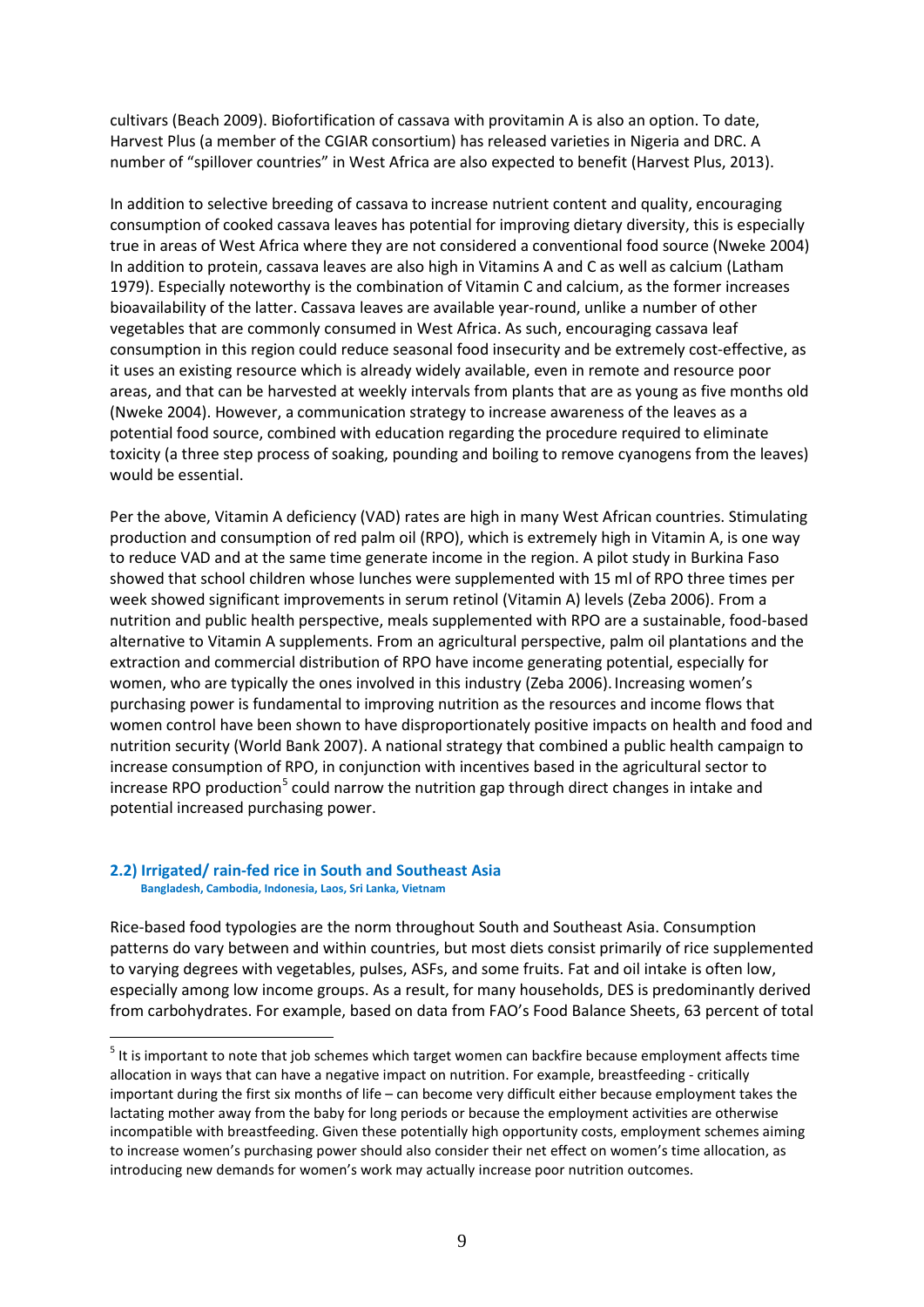DES in Lao PDR came from rice in 2009. In Cambodia, the number was 64 and in Bangladesh it was 70. For Sri Lanka (where total DES is fairly high at 2416 kcals/per capita/day) it was 53 percent (2002). Although these are aggregate figures and intake patterns vary substantially within and between countries, such statistics are indicative of monotonous diets that are too high in carbohydrates and too low in ASFs and micronutrient rich fruits and vegetables. This may be especially true among rural households, where access to a diversified diet is constrained by both lack of purchasing power and limited availability.

Although malnutrition in Asia as a whole is decreasing (led in large part by China), South Asia still has some of the highest prevalence rates of malnutrition in the world and serious challenges also remain in South East Asia (UNICEF, WHO, World Bank, 2012, FAO 2013a). For instance, stunting prevalence rates in Cambodia and Indonesia were estimated at 4[1](#page-17-1) and 54 percent in 2010 (WHO, 2013).<sup>1</sup> Estimated prevalence of iron deficiency anaemia for women and children is also high throughout South and Southeast Asia (FAO 2013a). The monotonous diets described above are one of the reasons for these persistent high rates of malnutrition.

#### *Increase cultivation of nutritious dry season crops; agricultural extension-based nutrition education; integrated horticulture/aquaculture*

Although rice production cycles vary according to country and region, most areas where rice is grown have dry seasons during which non-paddy rice crops can be harvested. Facilitating cultivation of dry season crops can be especially important in areas where rice mono-cropping is common, as monocropping can increase vulnerability to production-based, cyclical patterns of food insecurity. For example, in Bangladesh, cultivation of lentils, peas and other pulses has declined, partly because rice is more lucrative, but also because the growing season of pulse crops is longer than that of rice, and because many pulses require more input and maintenance than do rice crops (Kennedy et al. 2005). Introduction or re-introduction of nutritious, low-input, short duration crops might thus be appropriate to improve availability and access to a more diversified diet. Mung bean, for example, is high in protein, iron, B Vitamins, folate, Vitamin C and a number of other nutrients. Mung beans have traditionally been grown by the poor but have become less popular due to the reasons cited above. From an agricultural perspective, mung beans have a short production cycle (approximately 60 days), minimal moisture requirements and improve soil fertility via nitrogen fixation. (Nono-Womdim 2010). Moreover, recent improvements in mung beans' nutritional content, pest and disease resistance, and maturation cycle (Spielman and Pandya-Lorch 2009) could facilitate their reintroduction. Soybean production for local consumption is another option. Although often promoted as a commodity crop for global markets, soybean cultivation can also be encouraged among smallholders to diversify production and capture positive rotation effects. Soybeans are high in protein and are a good source of poly- and monounsaturated fats as well omega-3 fatty acids. Another option is mustard, this hardy oil seed could also increase fat intake and is appropriate for many rice-based food typologies, particularly those that are rain-fed and subsequently drought prone (FAO 2009b).

Interventions that increase availability of nutritious crops are an important first step in improving nutrition security, but do not, in and of themselves, guarantee improved outcomes at the individual or household level. The cassava-based interventions described in the previous section focused on a staple food that is already commonly consumed in West Africa. In contrast, introduction of a food that may not be especially popular or common (e.g. soy beans in Bangladesh) must be accompanied by social marketing and education efforts to encourage consumption. This is because the target population may not be open to introduction of new foods, even those that are nutritious and practical from a production perspective. Furthermore, traditional dietary habits may work against good nutritional advice and/or may further reduce the nutritional value of foods (e.g. food taboos or cooking rice in excessive water as opposed to using absorption methods). In these situations,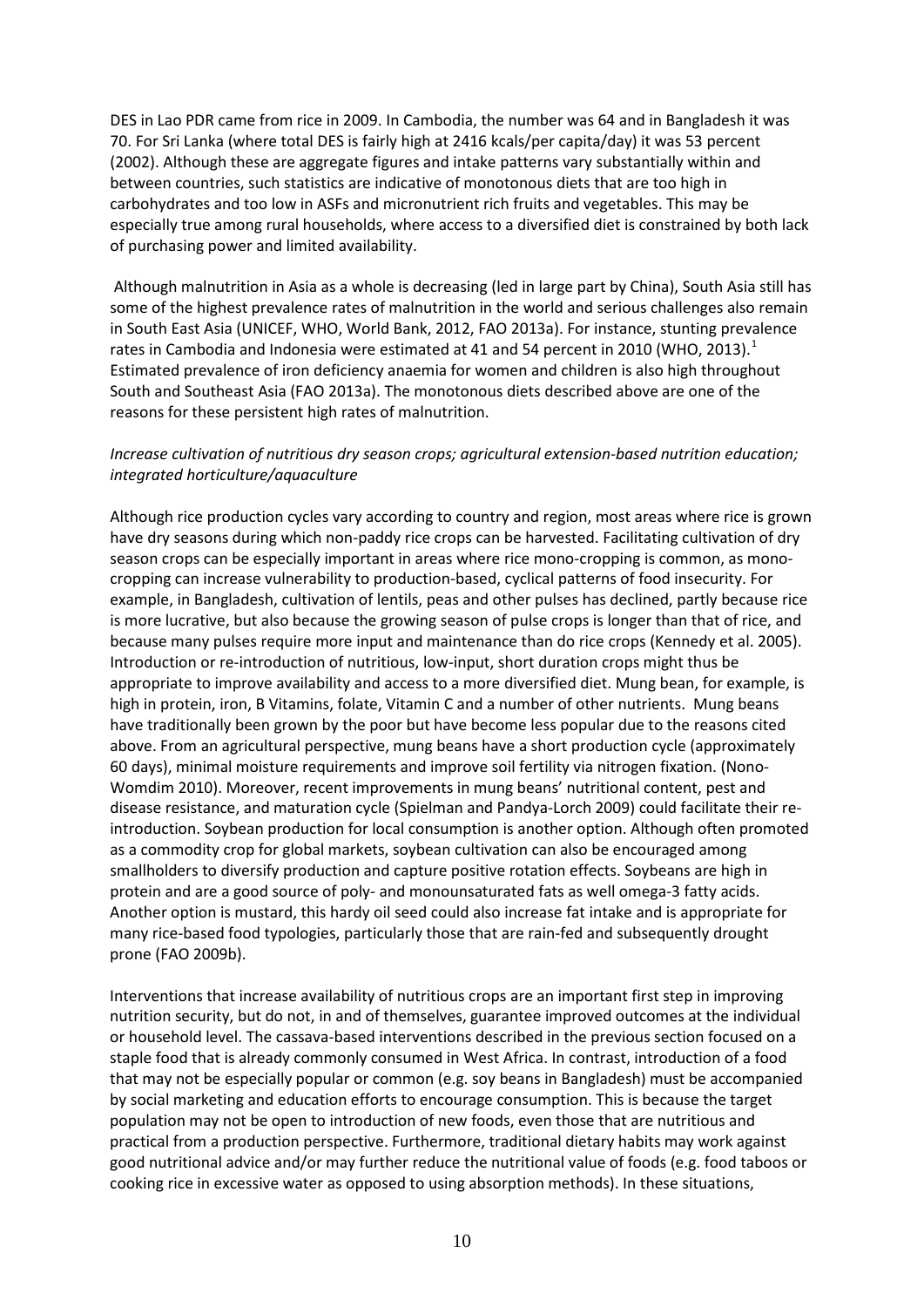extension-based social marketing and education services play a crucial role in creating awareness and promoting behavioural change. However, in many countries, agricultural extension, especially nutrition education services, are underfunded or nonextant. Investing in these services is imperative to the second step in narrowing the nutrition gap - increasing the actual intake of foods necessary for a healthy and balanced diet. In South and Southeast Asia, where preferences for polished rice, cooking habits, and cultural beliefs may exacerbate malnutrition, extension-based nutrition services are badly needed to both improve existing habits and promote healthy new ones.

Integrated horticulture/aquaculture projects are one way to improve households' access to ASFs, fruits and vegetables. In many areas of South and Southeast Asia, they fit into traditional production strategies. In Vietnam, for example, the VAC (Vegetation, Aquaculture, Cages for Animal Husbandry) system has been officially promoted since 1989 as part of a more general policy to improve crop diversification and nutrition security (Hop 2003). VAC farms typically include a pond stocked with fish placed close to the home, livestock or poultry pens situated near or over the pond to provide an immediate source of organic fertilization, and gardens that include both annual and perennial crops for year-round food provision as well as products for market (garden waste may also be used for pond fertilization).



**Figure 3. Integrated Horticulture/Aquaculture System (VAC), Vietnam**

 *Source: FAO/FII (2001)*

<span id="page-10-0"></span>Although the VAC system is specific to Vietnam, integrated horticulture/aquaculture projects are appropriate for a wide array of agro-ecological zones and have great potential throughout South and Southeast Asia (FAO 2001). Fruit and vegetable farming on fish pond embankments, cultivation of short cycle species in seasonal ponds and ditches, integrated fish-duck, fish-chicken, or fish-pig farming, and rice-fish farming are all examples. From a nutrition perspective, these strategies are exemplary in that they address deficits in ASFs and fruits and vegetables simultaneously. For example, even a small amount of haem iron (found only in ASFs) consumed with a meal where most of the iron is non-haem, (i.e. plant derived), will enhance absorption of all the iron in the meal. If this meal contains Vitamin C-rich fruits or vegetables, iron absorption will be further enhanced. In all regions, integrated horticulture/aquaculture projects increase the probability of these sorts of meals being consumed on a regular basis. In South and Southeast Asia, where iron deficiency anaemia (IDA) is especially pronounced, they present culturally viable opportunities to increase availability of iron and other essential micro-nutrients.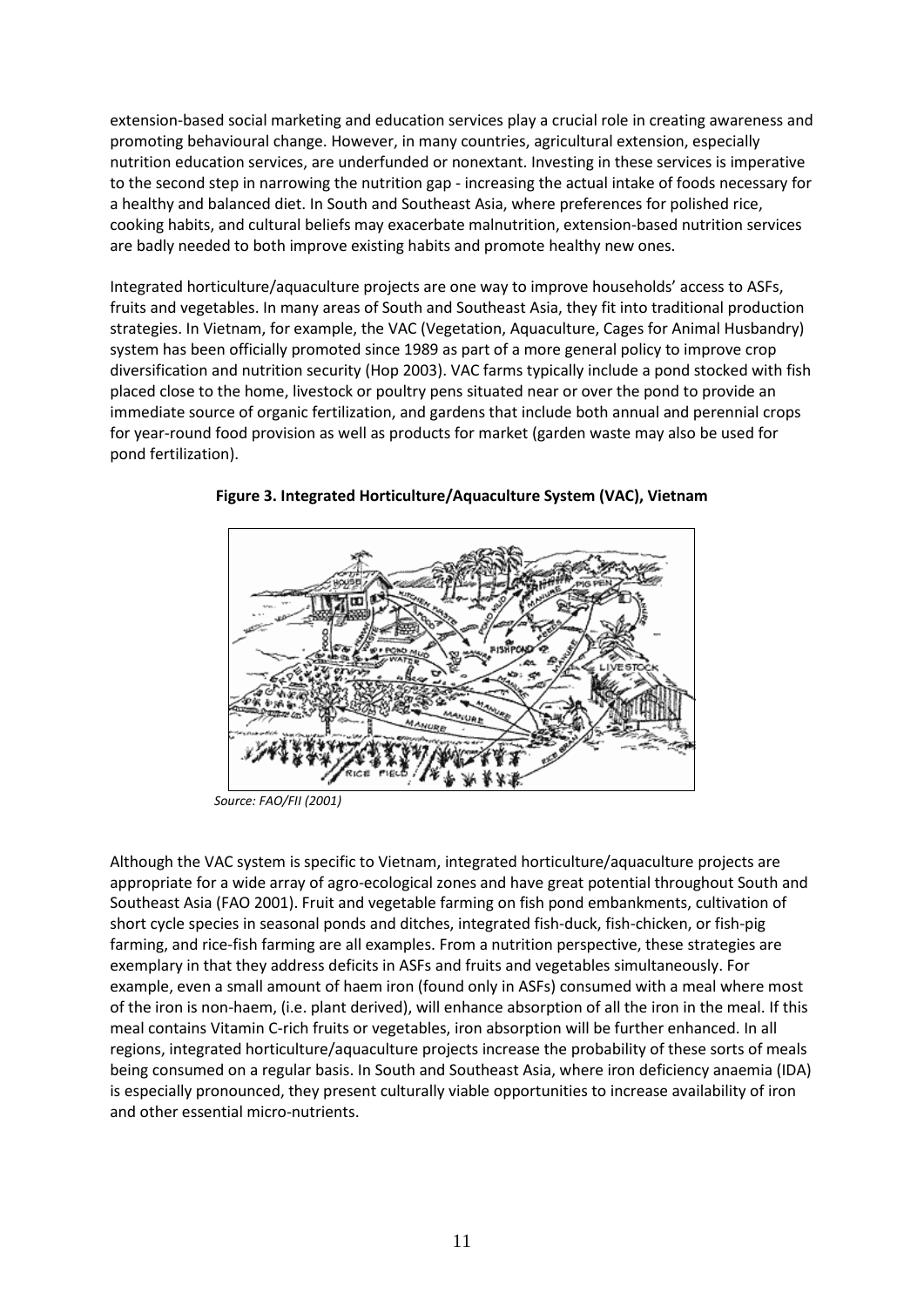**2.3) Rain-fed cereals in Central and East Africa****Central African Republic, Chad, Democratic Republic of Congo, Kenya, Malawi, Tanzania**

The most common cereals used as staples in many areas of Central and East Africa include sorghum, millet, rice and maize. Other foods grown and consumed in this region include cassava, other starchy roots, and pulses. Fruits and vegetables are also cultivated, but production may be limited due to little or no access to water, seeds and other inputs, time constraints, and lack of knowledge regarding horticultural techniques. Livestock production in Central Africa is low, due in part to endemic trypanosomiasis, which causes anaemia, emaciation, decreased milk yields and death in non-resistant breeds of cattle and other livestock. Although livestock production in parts of East Africa may be high relative to Central Africa, it remains underdeveloped, especially in terms of lowinput small ruminants and other options that do not require economies of scale (Mack 2009).

Typical diets in Central and East Africa consist primarily of a cereal-based porridge or paste (e.g. *nsima* in Malawi, *ugali* in Kenya) complemented by a meat or fish-based sauce, or by a relish which could include meat, fish and/or a variety of vegetables or legumes. Such meals are usually eaten twice a day. Fruits may also be consumed but intakes are highly seasonal and may also be limited in terms of access (e.g. budget constraints, poor market infrastructure). Like the other food typologies described above, diets are often lacking in micro and macronutrients and may also be inadequate in terms of energy. Intake patterns may be especially deficient in areas where conflict and political unrest have weakened infrastructure and reduced production. For example, based on data from FAO's food balance sheets, total energy intake in the Democratic Republic of Congo (DRC) was 1,605 kcals in 2003. Using the same food balance sheets from 2003, as much as 76 percent of DES came from cereals and starchy roots. It is unlikely that these very poor diets will have improved much in recent years. Even in more politically stable states, dietary diversity can be extremely poor. In Malawi, for example, cereals and starchy roots represented more than three-quarters of DES in 2008. Further, the DES provided by ASFs and fruits and vegetables were 3 and 4 percent, respectively. The lack of diversity in the Malawian diet is especially pronounced and most certainly contributes to its very high rates of stunting: 53 percent in 2006 (WHO 2013). However, stunting rates are high or very high throughout Central and East Africa ; micronutrient deficiencies are also common in these subregions, both VAD and anaemia prevalence rates are some of the highest in the world (Meerman et al. 2012).

#### *Keyhole gardens; increase production of small ruminants and poultry; reduce post-harvest losses*

Increasing small-scale production of micronutrient-rich foods at the community or household level is one way to improve crop diversity and increase availability of fruits and vegetables. However, implementation is contingent on, *inter alia,* water availability, soil quality, and seed availability. In many parts of Central and East Africa, these factors are of limited supply. Keyhole gardens, which are simple to implement and require minimal inputs, are one solution in such contexts. A keyhole garden is a raised mound of soil contained by stones. They have a simple drip-irrigation system based on a lined basket which is placed in the centre of the garden, and which disperses water throughout (Figure 4) allowing these gardens to use significantly less water than larger gardens do. Keyhole gardens can be built in places where it is difficult to plant conventional gardens (rocky areas, shallow arid/or compacted soils, etc), and are often placed near the entrance of dwellings to facilitate their watering with household waste water. As keyhole gardens are self-contained and can be built close to the home, they are good options where violence restricts travel. They maintain their soil fertility for 5 to 7 years, produce food all year round even under harsh temperatures and are prolific, supporting production of at least 5 varieties of vegetables at a time (FAO 2009).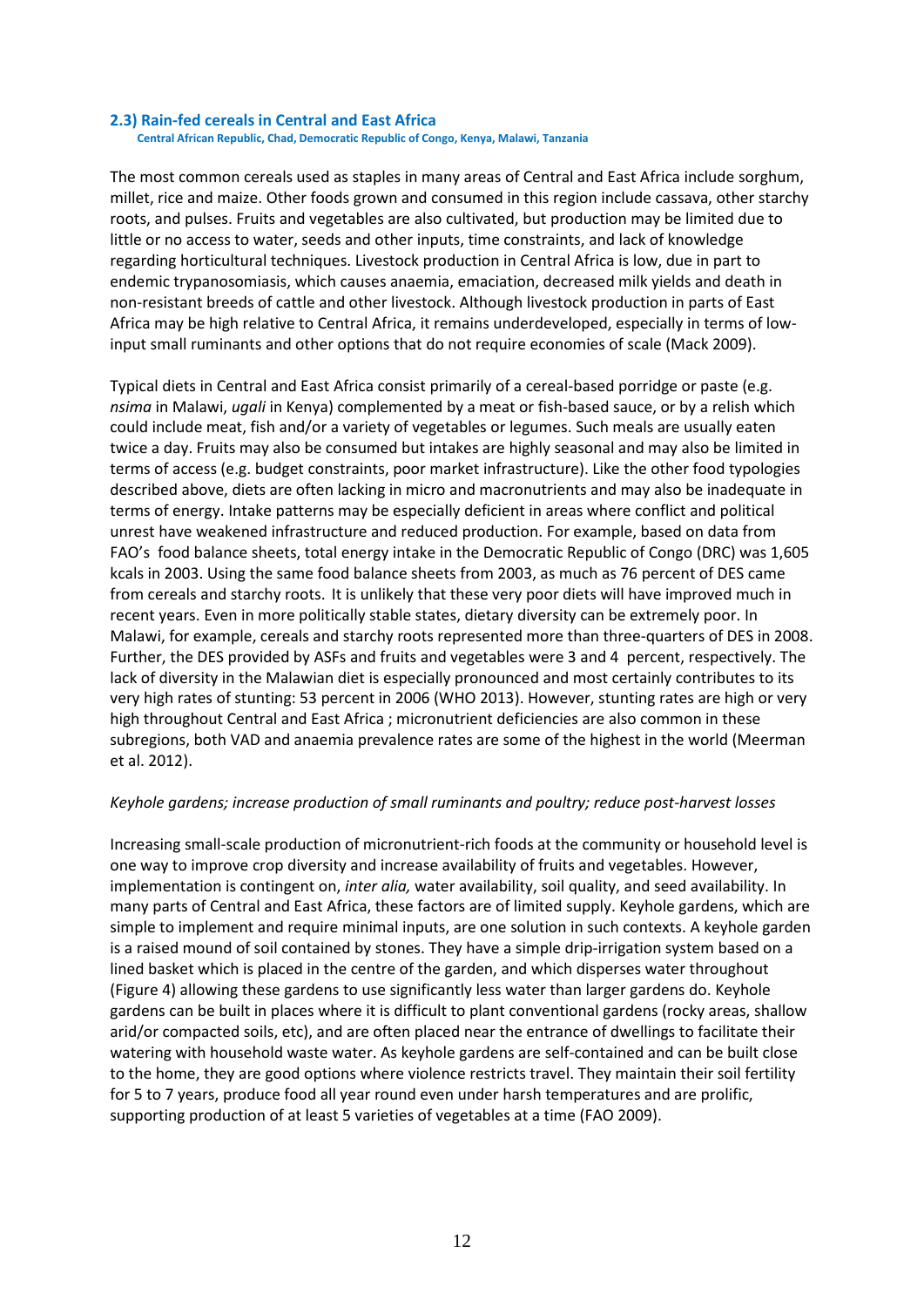#### **Figure 4. Keyhole Gardens: Initial construction including (unlined) irrigation basket, and after planting**



 *Source: FAO 2009c*

As mentioned above, trypanosomiasis constrains livestock production in Central Africa, and, while production is higher in East Africa, many smallholders in this region could still increase outputs of poultry and small ruminants. Cross-breeding to improve hybrid vigor, increase resistance to trypanosomiasis, and increase meat and dairy yields is one way to do this. However, sustainability of this strategy is an issue as it requires constant maintenance of breeding stock as well as regular and costly re-introduction of non-indigenous species.A solution better-suited to smallholders, especially those who are facing budget constraints, is to increase productivity of existing local animals. Introducing improved housing and supplementary feeding through improved extension services can go a long way in reducing what are often extremely high losses among small ruminants and poultry (Mack 2009). For example, in areas where mortality rates for poultry are high, chickens and their eggs are rarely raised for home consumption. Farmers often allow the majority of their eggs to hatch in order to maintain the flock as an asset base, thus reducing opportunities to improve intake via direct egg consumption. If mortality rates can be reduced through improved housing and supplementary feeding as opposed to simply letting chickens forage, the risk to the farmer in letting eggs hatch will be reduced, and the probability of increased egg intake will increase (Mack 2009). From a nutrition perspective, supplementing central and east African diets with regular egg consumption could increase intake of protein, fat, and Vitamin A.

In addition to chickens, small ruminants like sheep and goats are well-suited to smallholders with limited resources. Like chickens, these livestock can survive on a combination of foraged foods and household scraps, and may not require much more than a simple, low-cost shed for housing. Furthermore, in Central Africa where trypanosomiasis is endemic, cattle are the main species affected. Goats and sheep are somewhat shielded from the disease and hence represent good options for smallholders who may not be able to afford antiparasitics or have no cattle to begin with. From a nutrition perspective, mutton and goat are excellent sources of Vitamin A, haem iron (as mentioned above, haem iron is iron in a highly bioavailable form), protein and essential amino acids. Sheep and goat milk provide calcium, fat, Vitamin A, and protein. Extension efforts to educate smallholders regarding the value of small ruminants and poultry and to provide simple, cost-effective solutions such as improved housing are well suited to Central and East Africa where small livestock ventures are underdeveloped. When combined with extension packages that provide farmers with the means to begin their own flock or herd, these types of interventions could plausibly improve dietary diversity through both direct consumption and increased purchasing power.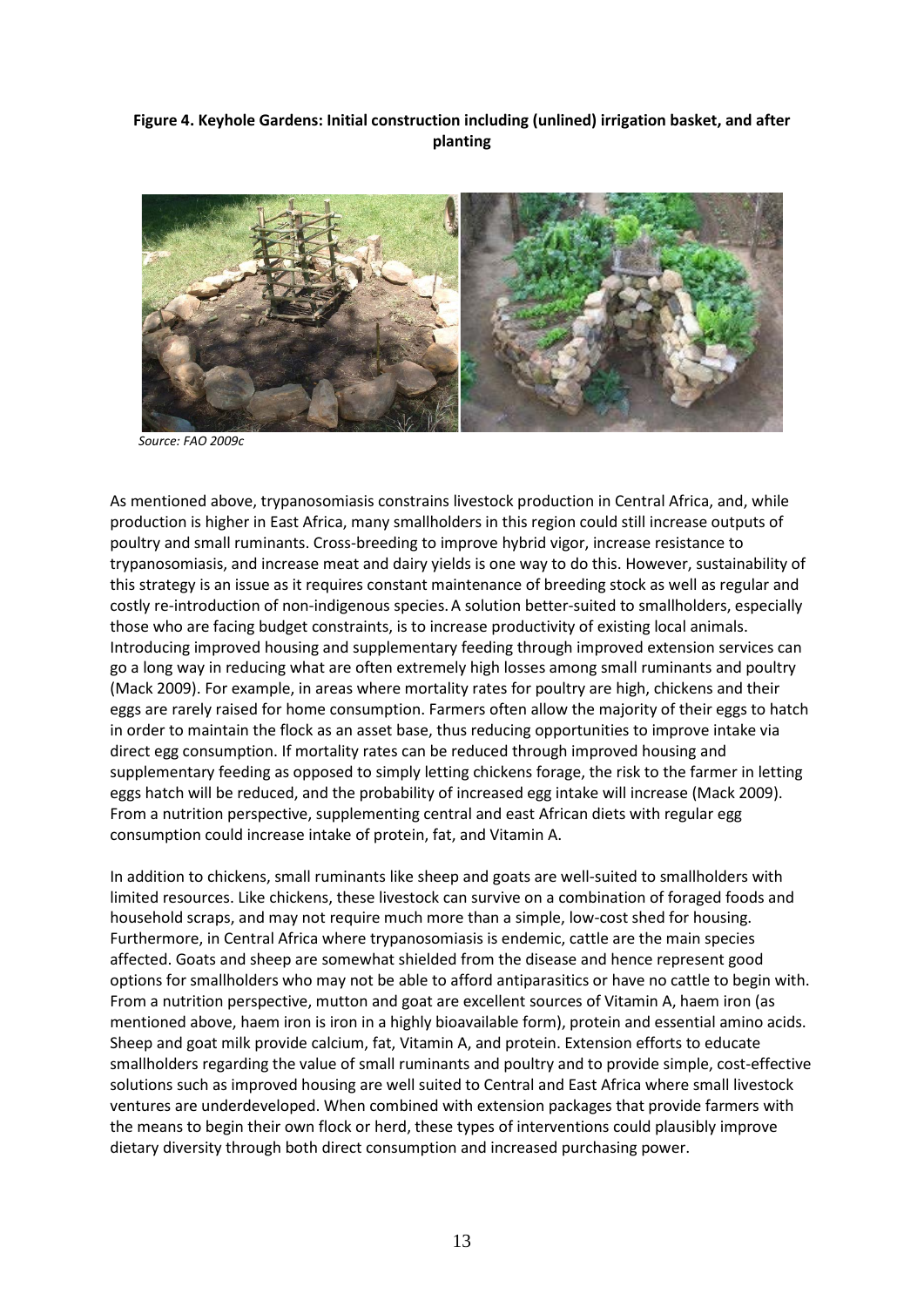Poor harvesting practices and lack of adequate processing, packaging, storage and preservation techniques can lead to post-harvest losses for a variety of crops. Losses can be especially high for micronutrient-rich foods, which have a very short shelf life (Thompson and Amoroso 2011). Although post-harvest losses of perishables are high throughout the developing world, they are especially high in sub-Saharan Africa (Aworh 2008). Large scale reductions in post harvest losses require improvements in infrastructure (e.g. cold chain refrigeration, road construction and repairs) that are beyond the scope of this paper. However, strategies to reduce post-harvest losses can also be rudimentary, low cost, and appropriate for smallholders. For example, solar drying of beta-carotene rich fruits and vegetables (e.g. mangoes, pumpkins, and orange fleshed sweet potatoes) can preserve Vitamin A levels for up to six months. Simple solar dryers can also be used for green leafy vegetables such as amaranth, which are common in both east and central Africa and are high in iron, folic acid and Vitamin C. Even more basic techniques, such as growing root crops on raised beds or mounds to avoid damaging the root during harvest, can make a difference, especially among cereal-based food typologies who may store roots and tubers to eat as supplementary staples in lean seasons between grain harvests (FAO 1989)**.**

## <span id="page-13-0"></span>**2.4) Irrigated/ rain-fed maize and beans in Central America El Salvador, Guatemala, Honduras and Nicaragua**

Maize and beans are grown and eaten throughout Central America. Together with sugar, these staples provide the bulk of DES for most households. Maize may be eaten in the form of tortillas, beans are typically mashed into a paste or cooked as a soup or stew, and copious amounts of sugar are added to weak coffee or sometimes a thin, corn gruel (*atol*). These may be complemented by a variety of items including a cow's milk cheese (*queso blanco*), eggs, plantains, avocadoes, bananas, carrots, chilis, onions, tomatoes and/or leafy greens. However, in many cases, meals are lacking in diversity and inadequate in terms of fat, ASF-based protein and micronutrients. Meat is often too expensive for regular consumption, especially among low-income and indigenous groups, and fruits and vegetables may be consumed in insufficient amounts to ensure nutrition security (Mazar 2009). This lack of dietary diversity contributes to high rates of malnutrition in much of Central America, namely El Salvador, Guatemala, Honduras and Nicaragua. Although prevalence of stunting and underweight has decreased since the nineties, it still remains high relative to both South America and the Caribbean. In some cases, malnutrition rates are comparable to those found in sub-Saharan Africa and South Asia. For example, in Guatemala, almost half of all children under five years of age were stunted in 2008-2009 (WHO 2013).

#### *Increase consumption of "trash fish"; intercrop using the Milpa System; greenhouses; integrate agroforestry to increase fruit production; extension-based nutrition education*

Fish farming throughout the developing world is increasing. However, fish are raised primarily for export and are not typically consumed by the local population. Since many aquaculture ventures displace indigenous species that may be a traditional food source for local populations, fish farming may actually reduce consumption of indigenous fish species with the end result being an overall decrease in ASF intake. Moreover, even when farmed species are consumed by local populations, net micronutrient intake can still decrease, as many small, indigenous fish are actually higher in micronutrients than popular farmed varieties (Figure 5). This is especially true when indigenous species are consumed whole, due to the high calcium content of the bones (Roos et al 2007). Encouraging continued consumption of these indigenous species, which are sometimes considered "trash" in comparison to farmed varieties, could increase micronutrient intake and may also galvanize efforts to design ecologically friendly, polyculture fish farms that include both commercial and indigenous species. This intervention is of relevance to many areas of Central America, where the majority of fish farms raise tilapia and other species for export (Toppe 2009, Karunasagar 2009).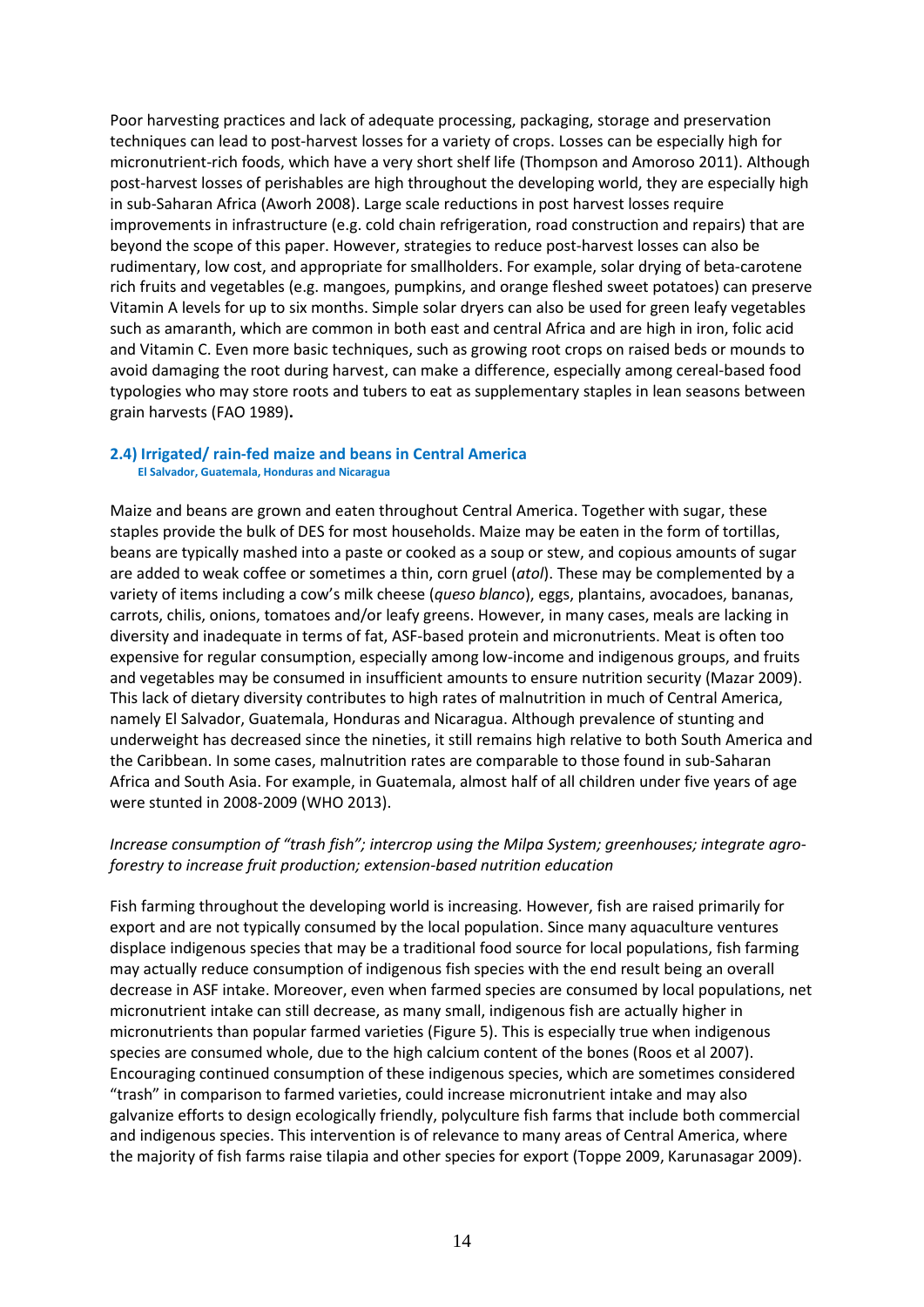#### **Figure 5. Nutrient Content of Darkina, a "Trash Fish," Compared to Commonly Farmed Varieties**

| Selected micronutrients per 100 g edible portion<br>of Darkina ( <i>Esomus danricus</i> ) |                   |      |                |                |      |
|-------------------------------------------------------------------------------------------|-------------------|------|----------------|----------------|------|
|                                                                                           |                   | Carp | <b>Tilapia</b> | <b>Darkina</b> |      |
| Calcium, Ca                                                                               | mg                | 41   | 10             | 800            | 1000 |
| Iron, Fe                                                                                  | mg                | 1.24 | 0.56           | 12.0           | 12   |
| Zinc, Zn                                                                                  | mg                | 1.48 | 0.33           | 4.0            | 9    |
| Vitamin A                                                                                 | mcg<br><b>RAE</b> | 9    | $\theta$       | 890            | 900  |

 *Source: Toppe 2009*

Currently, many areas of Central America are primarily engaged in maize monocropping. Reintroduction of the *milpa* system, which promotes the intercropping of maize, beans and vegetables is a traditional way to increase crop diversity and can also improve dietary diversity, especially if accompanied by extension-based nutrition education services that promote healthy diets (FAO 2013c). Similarly, the use of greenhouses to increase production of cabbages, sweet potatoes, tomatoes and fruit has been successful in Guatemala and could be introduced to other countries in the area. Again, a nutrition education component would be essential to increase actual consumption of fruits and vegetables (Gavotti 2009; FAO 2013c).

Slash and burn cultivation is common in many parts of Central America. Poor yields, environmental degradation, and high rates of food and nutrition insecurity are negative spillovers typically associated with this type of agriculture. Introduction of the *Quesungual* system in Honduras has mitigated many of these problems. *Quesungual* is an integrated agro-forestry system which promotes maintenance of part of the forest canopy in conjunction to crop cultivation (FAO 2013c). From a nutrition perspective, many of the trees that are allowed to remain provide fruit for consumption. Dietary diversity is hence potentially increased. Moreover, no investment is required on the part of the farmer to increase fruit production and consumption. Introducing the *Quesungual*  system to other areas of Central America, especially in concert with *milpa* intercropping techniques and greenhouse cultivation of fruits and vegetables, could significantly increase the availability of fruits and vegetables in the region (Gavotti 2009). Again, extension-based nutrition education is often necessary to increase awareness of the benefits of increased fruit and vegetable intake and would hence be an important component in these interventions.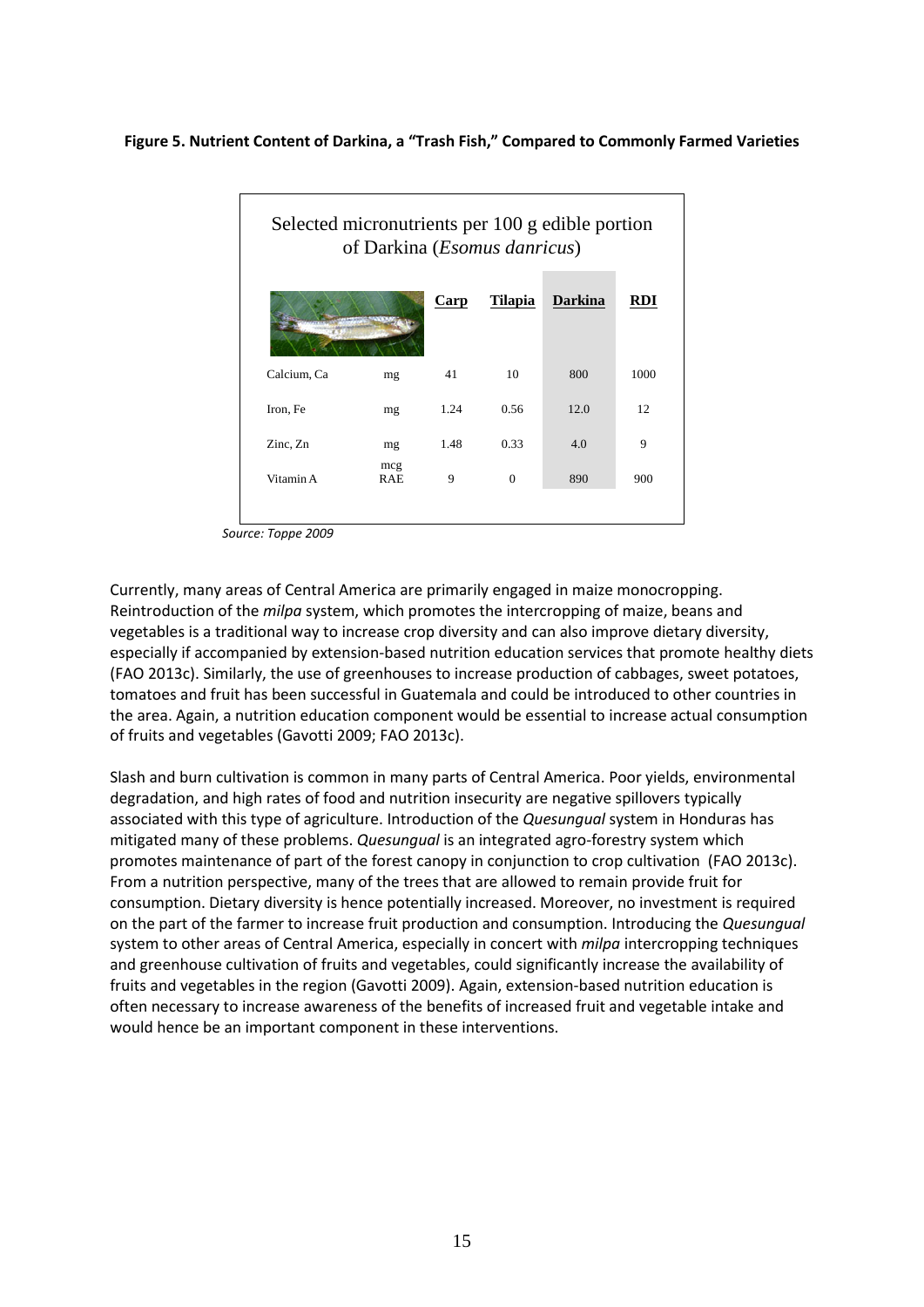#### <span id="page-15-0"></span>**3. POLICY RECOMMENDATIONS FOR AGRICULTURE-BASED APPROACHES TO NARROW THE NUTRITION GAP**

Key policy recommendations<sup>[6](#page-8-1)</sup> for narrowing the nutrition gap include (1) incorporating explicit nutrition objectives into agricultural research agendas, development policies and programmes, (2) building institutional and technical capacity at national and decentralized level, and (3) promoting the concept of "nutrition sensitive" or "nutrition enhancing" agriculture regionally and globally.

#### <span id="page-15-1"></span>**3.1) Incorporate explicit nutrition objectives into agriculture development policies (ADPs)**

The formulation of an overarching development policy that addresses food and nutrition security is the first step to narrowing the nutrition gap. This process is often referred to as "mainstreaming," as its primary purpose is to mainstream food and nutrition security considerations into a country's broader development agenda. Poverty Reduction Strategy Papers (PRSPs), United Nations Development Assistance Frameworks (UNDAFS) and Five or Ten Year Plans are all examples of national policy frameworks into which food and nutrition security objectives need to be incorporated. Mainstreaming requires convincing policy makers that reductions in income poverty do not guarantee proportional reductions in malnutrition and that specific policies and targeted interventions for improving nutrition outcomes are necessary. As discussed in the initial section of this paper, a growing body of evidence exists to support this concept. However, many government officials as well as actors in the international development community continue to see the relationship between income poverty and malnutrition as simple and direct. Convincing decision makers that reductions in malnutrition will *not* occur at the same rate as reductions in income poverty is integral to building political commitment for nutrition.

The second step in narrowing the nutrition gap is to incorporate nutrition objectives into the mandate of the Ministry of Agriculture as well as Health, Education, Social Protection and other sectors that influence a country's food and nutrition situation. Convincing each of these agencies to address nutrition is essential;<sup>[7](#page-15-2)</sup> however for the purposes of this paper we have focused only on the former.

Successful incorporation of nutrition objectives into an Agricultural Development Plan (ADP) requires a series of related activities. These include creating stakeholder ownership to increase the probability of sustained action, conducting a situation analysis and needs assessment to fully capture opportunities and risks, and designing policies, strategies and action plans in concert, as opposed to sequentially. Formulating policy and programme documents in tandem achieves three distinct goals. First and foremost, it grounds the ADP's objectives in reality. Second, it creates a direct link between those objectives and explicit budget allocations. Third, it creates opportunities for development partners to identify programmes they would like to support early in the process, further expediting funding for implementation. Throughout the process, improving nutrition outcomes, as opposed to simply increasing production to achieve national self-sufficiency, must be emphasized (Immink 2009).

<sup>&</sup>lt;sup>6</sup> For a recent (June 2013) consensus document providing guidelines for "Improving nutrition through agriculture", please se[e http://www.unscn.org/files/Annual\\_Sessions/UNSCN\\_Meetings\\_2013/Agriculture-](http://www.unscn.org/files/Annual_Sessions/UNSCN_Meetings_2013/Agriculture-Nutrition_Key_recommendations.pdf)[Nutrition\\_Key\\_recommendations.pdf.](http://www.unscn.org/files/Annual_Sessions/UNSCN_Meetings_2013/Agriculture-Nutrition_Key_recommendations.pdf) This document is cited in Sections 1.2 and 3.1 and discussed in Section 3.3.

<span id="page-15-2"></span> $<sup>7</sup>$  A number of sources on mainstreaming and working multisectorally have been published in recent years. In</sup> addition to Benson 2004, see for example Garrett and Natalicchio, 2011 and World Bank 2013.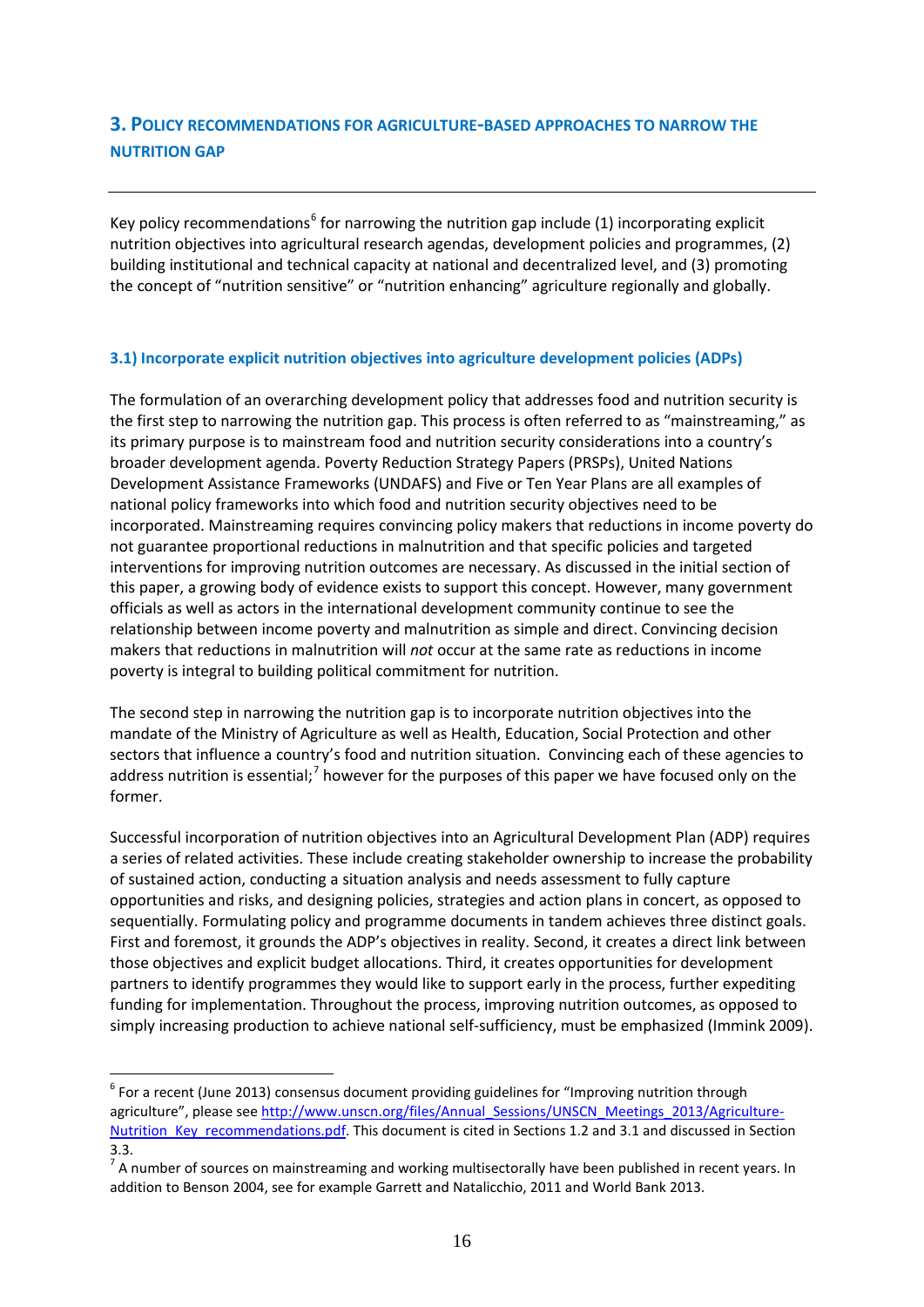The distinction between an ADP focused primarily on maximizing yields and an ADP that also aims to improve nutrition outcomes via improved dietary diversity is a crucial one. Just as "mainstreaming" requires convincing decision makers that income growth does not necessarily lead to proportional reductions in malnutrition, creating a nutrition-sensitive ADP requires convincing policy makers that improved food security must occur in conjunction with improved nutrition security, and that maximising production of staple foods and commodities is insufficient in and of itself to reduce malnutrition. For instance, although some of the country examples cited above focus on total energy deficiency, others (e.g. Ghana) illustrate how, if dietary diversity is insufficient, micronutrient malnutrition can persist even within a context of relative food security. Communicating this concept to agriculture-based decision makers is absolutely crucial to narrowing the nutrition gap.

The following explicit nutrition objectives may be incorporated into ADPs:

- Select crops based on nutritional content in addition to yield potential and market value
- Sensitize extension workers to food and nutrition security issues
- Promote simple technologies to guard against seasonal food insecurity
- Monitor and evaluate consumption and access to safe, diverse and nutritious foods (Knowles 2009, SCN 2013a)

Taken together, these objectives can be used to guide the sorts of interventions described in the sections above, namely increasing production of micronutrient-rich foods, reducing post-harvest losses to maintain micronutrient levels in commonly eaten foods, plant selection and breeding to increase micronutrient levels, and communication strategies to increase consumption of micronutrient-rich foods. The ultimate goal of these objectives and the subsequent interventions is to improve nutrition. ADPs that include strategies to achieve this goal through increasing dietary diversity are a crucial step in narrowing the nutrition gap at country level. An example of an ADP that incorporated nutrition initiatives is provided in Annex 1.

#### <span id="page-16-0"></span>**3.2) Build institutional and technical capacity at national and decentralized level**

After mainstreaming nutrition objectives into broad national policy frameworks and incorporating nutrition objectives into the ADP and other sectoral policies and programmes, countries are faced with the challenge of implementation. Lack of technical and institutional capacity in assessing the situation, prioritizing needs, designing intervention strategies and providing operational and managerial support is a serious constraint (World Bank 2007, Natalicchio et al. 2009, Gillespie et al. 2013). In some countries, there may be a dearth of qualified personnel at every level - national, district, municipal and local. Community nutrition workers are often limited or non-existent. Agricultural extension workers and health staff receive either basic or no training in nutrition, and have poor skills in communicating nutrition information to specific population groups. (Moreover extension services are themselves often weak.) Funding for training nutrition specialists at all levels of government should thus be a priority. In addition, nutrition curriculae are frequently outdated. Aligning both academic and field materials with current scientific knowledge (e.g. plant selection and breeding to improve micronutrient levels) is integral to the application of nutrition policy objectives for maximum impact at community levels. Finally, resources for laboratory equipment, transportation to and from the field, computers and other materials which are often in short supply need to be mobilized. The cost of such equipment can be minimal (e.g. using SMS to collect and disseminate nutrition surveillance data) and should be a priority, even for departments with budget constraints.

At the institutional level, technical support is needed to identify and formulate appropriate policies and interventions, assess nutrition security situations, monitor trends, and evaluate their impact.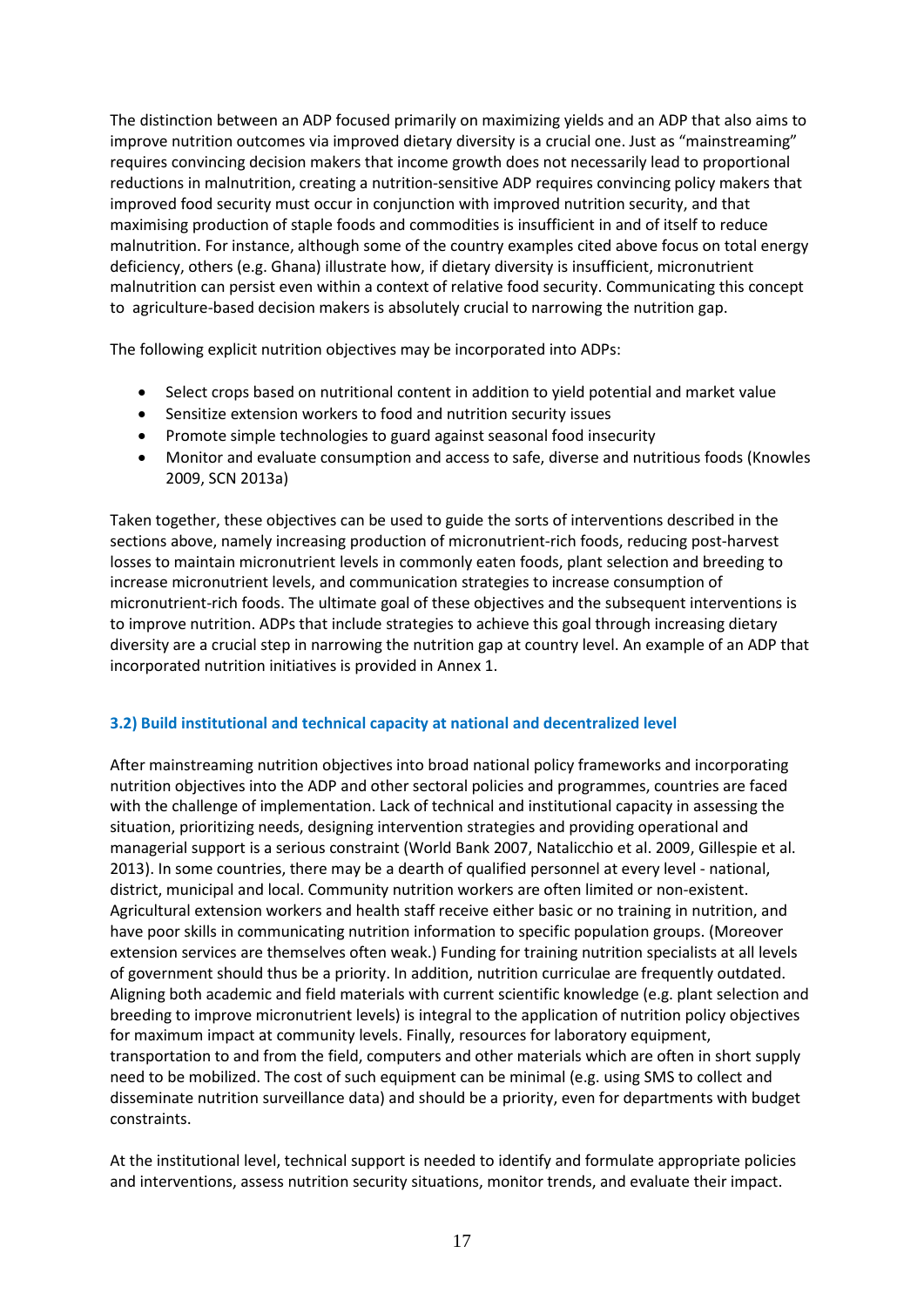<span id="page-17-1"></span>Awareness-raising and policy guidance regarding the concept of nutrition security and its practical application in the field can sharpen the focus of policy-makers and practitioners and improve capacity for effective action. One important example concerns monitoring and evaluation (M&E): In many countries, routine collection of food and nutrition security data does not occur. Few national surveys collect food consumption data at household (let alone individual) level with the needed periodicity (World Bank, 2012, FAO, 2013b). The same is true of child growth and micronutrient status. This lack of quality data presents a fundamental challenge to monitoring and evaluating nutrition security. Solving the problem requires administration of multipurpose, nationally representative household surveys that capture dietary diversity and other nutrition-related information (FAO 2013b). However, these types of M&E initiatives may be hamstrung by lack of capacity and/or reluctance on the part of project managers and planners to incorporate nutrition considerations into their management information systems. In situations where these constraints are present, one alternative approach is the use of an external team who carries out M&E for food security and nutrition at geographically representative sentinel sites. This option will certainly generate much needed nutrition data, it may also encourage collaboration efforts and capture information that is of interest to project managers whose primary focus is on agricultural growth (Levinson in SCN 2013b).

#### <span id="page-17-0"></span>**3.3) Promote "nutrition sensitive agriculture" within international contexts**

While traditional food security models have historically fallen short in their efforts to reduce malnutrition, momentum is now building to better align agriculture and nutrition agendas to benefit from mutual synergies and to improve nutrition through agriculture (World Bank, 2012, SCN 2013a). To date, a general consensus has been reached on a series of recommendations (formerly "Guiding Principles") which are well-aligned with the objectives and intervention options presented above. These include programme and investment recommendations such as facilitating production diversification and increasing production of nutrient dense crops and small-scale livestock, as well as policy recommendations such as providing support to multi-sectoral nutrition strategies and developing capacity in human resources and institutions (SCN 2013a)

Ideally, these recommendations will galvanize regional and international policies, regulatory frameworks and agreements to support standard-setting processes in agriculture that promote nutrition security, as well as the related concepts of biodiversity and sustainable diets. Relevant examples from the interventions discussed in this paper include integrated agro-forestry (*Quesungual* in Central America*),* reintroduction of traditional plant species (mung beans in South and Southeast Asia) and responsible aquaculture (maintenance of aquatic biodiversity in Central America). Additional relevant strategies include adaptation measures for climate change, promotion of pro-poor food and agricultural trade policies that are conducive to nutrition security and encourage positive spillovers into local markets, and promotion of social safety nets that reduce harmful coping mechanisms among the most vulnerable.

The recognition that nutrition remains trapped in a "low priority cycle" (Nattalicchio et al. 2009) in many countries is also gaining traction. Findings from political economy analyses of how to create an enabling environment to break this vicious circle (Gillespie et al. 2013) are sharpening international interest to incentivize and deliver multisectoral coordination, and are an important recent addition to the discourse on promoting nutrition sensitivity in agriculture as well as other sectors.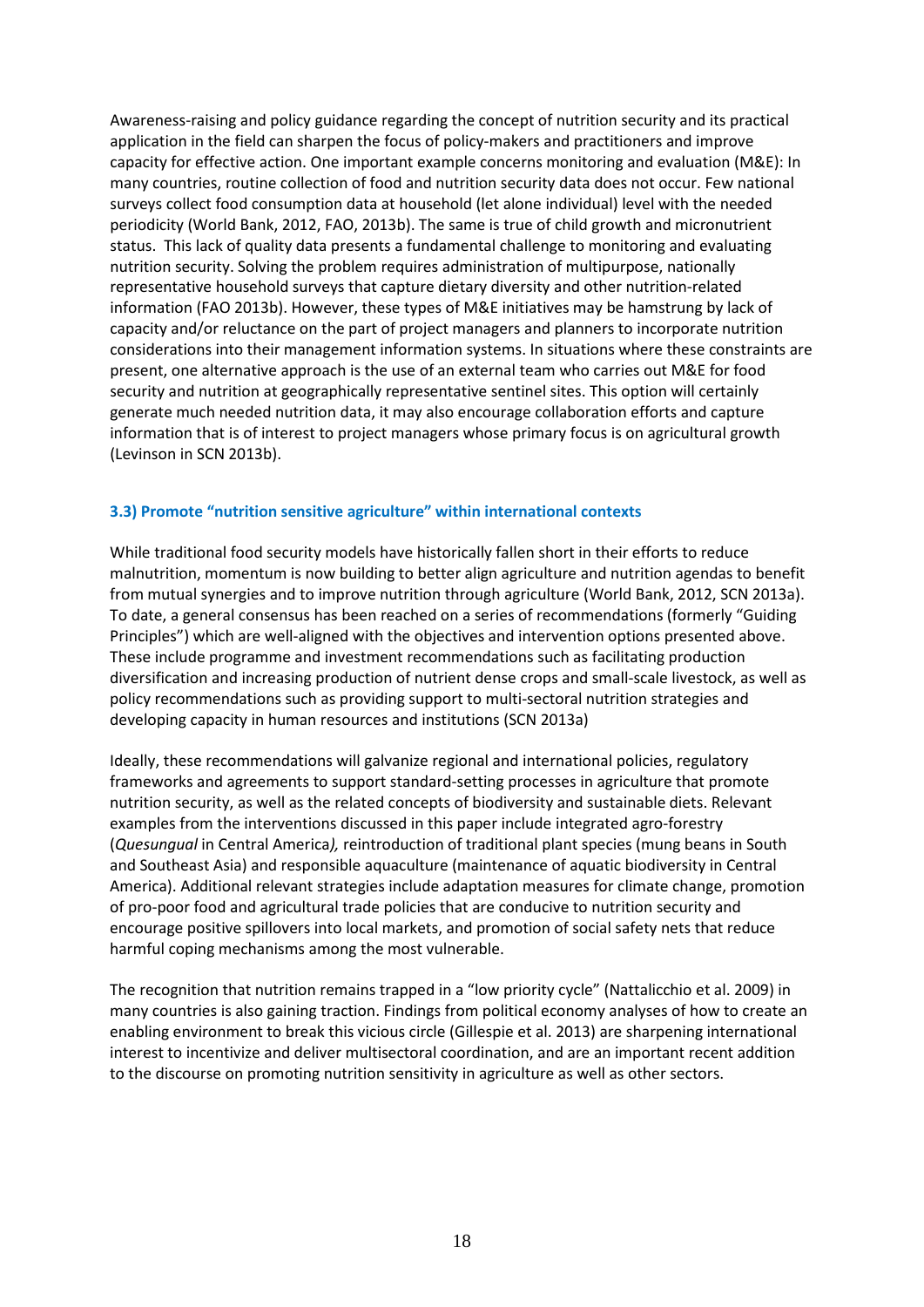#### <span id="page-18-0"></span>**4. CONCLUSION**

Nutrition security refers to the quality aspects of food production, access and consumption, without which sustained and significant improvements in nutrition outcomes will remain elusive. If we are to reduce the unacceptably high levels of malnutrition which currently affect much of the developing world, achieving nutrition security must be given equal standing alongside the goals of poverty reduction and improved food security. This is especially crucial in contexts where dietary diversity is inadequate and where food security is a challenge.

Achieving nutrition security requires that development policies, strategies and plans include specific nutrition objectives and considerations. Given the role of agriculture in food-based approaches to malnutrition, investing in nutrition in this sector is especially important. Doing so requires that household and individual-focused nutrition initiatives to increase production and consumption of nutrient rich foods are incorporated into agricultural development policies and programmes.

In conclusion, narrowing the nutrition gap – the gap between what foods are grown and available and what foods are needed for a healthy diet – can only occur when national policy makers and members of the international development community recognize that attempts to reduce malnutrition solely via increased production of staple crops are not enough. ADPs and agricultural development programmes that address food *and* nutrition security are an essential step in reducing malnutrition; they enhance national prospects for improved labour productivity and economic growth, and increase the chances of long, healthy lives for even the most vulnerable.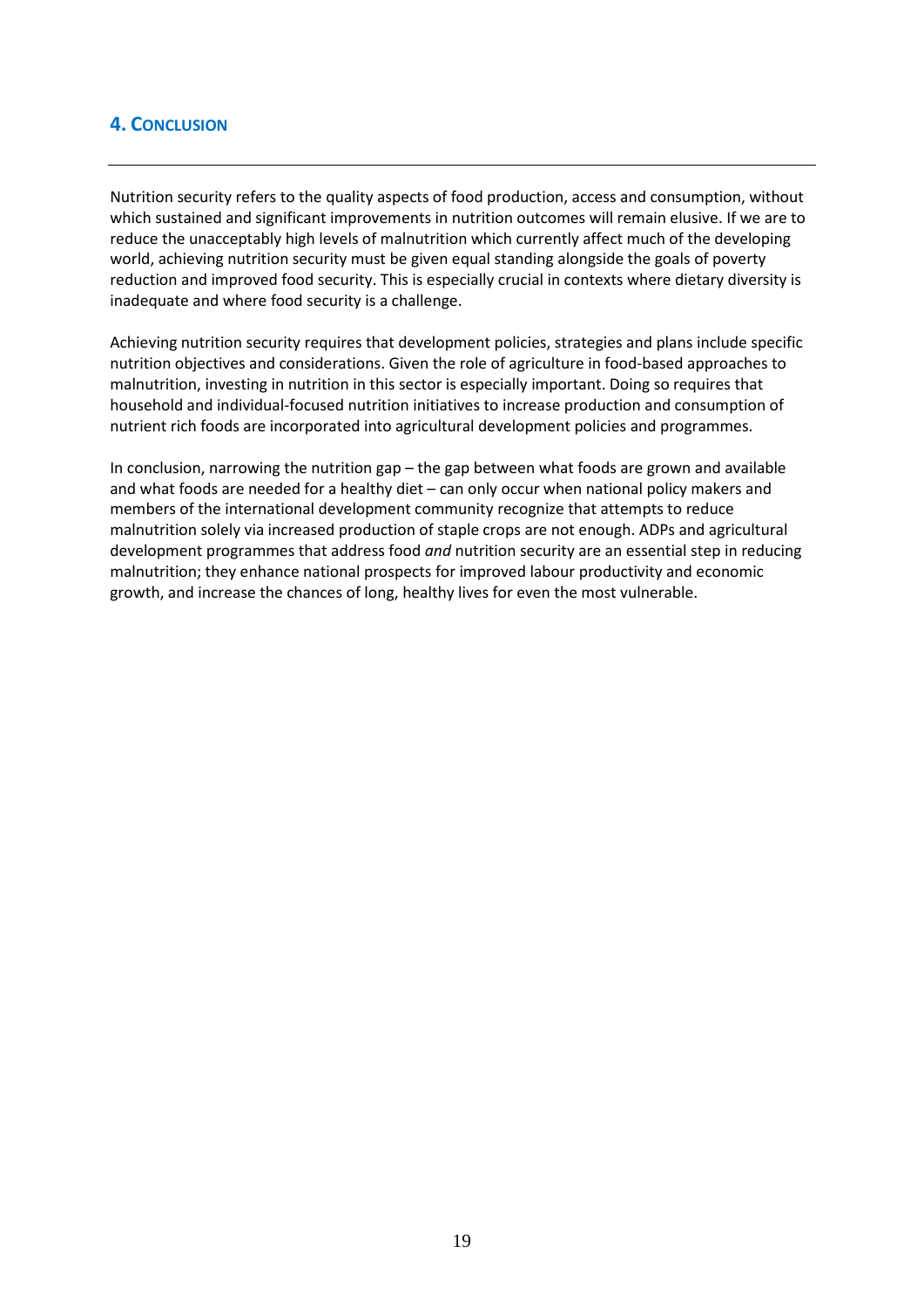#### <span id="page-19-0"></span>**REFERENCES**

-Arimond et al. (2007). *From Agriculture to Nutrition: Pathways, Synergies and Outcomes.* Washington DC: Agriculture and Rural Development Department/ The World Bank.

Aworh, OC (2008). *The role of traditional food processing techniques in national development: The West African experience*. Chapter 3 in "Using Food Science and Technology to Improve Nutrition and Promote National Development", G.L. Robertson and J.R. Lupien (eds). International Union of Food Science and Technology.

Beach, L. (2009). *Perspectives for Enhancing Protein Content in Cassava*, Washington DC: USAID.

Benson, T (2004) Improving *Nutrition as a Development Priority: Addressing Nutrition in National Policy Processes in Sub-Saharan Africa*, IFPRI Research Report 156. Washington DC: International Food Policy Research Institute.

FAO (1989). *Prevention of Post Harvest Losses: Fruits, Vegetables and Root Crops, a Training Manual*. Rome: FAO

FAO (2001) *Integrated Agriculture-Aquaculture: A Primer*, FAO Fisheries Technical Paper 407. Rome: FAO.

FAO (2009a). *Nutrition Country Profile: Ghana*. Available online as of June 2013 at: <ftp://ftp.fao.org/ag/agn/nutrition/ncp/gha.pdf>

FAO (2009b). Technology for Smallholders: Mung Bean Production in Bangladesh. Rome: FAO.

FAO (2009c). *Nutrition and HIV/AIDS – Keyhole Gardens in Lesotho, Food Security, Nutrition and Livelihoods: Lessons from the Field*. Rome: Italy.

FAO (2012). The State of Food Insecurity in the World: Economic growth is necessary but not sufficient to accelerate reduction of hunger and malnutrition. Rome: FAO.

FAO (2013a). The State of Food and Agriculture: Food Systems for Better Nutrition. Rome: FAO.

FAO (2013b). Proceedings for the International Scientific Symposium on Food and Nutrition Security Information: From Valid Measurement to Effective Decision Making. Rome: FAO.

FAO (2013c). *Peso Centroamerica: Programma Especial Para la Seguridad Alimentaria*. Rome: FAO.

Gavotti, Stefano FAO/TCSS (2009) Interview. Rome: FAO.

Garrett J, Natalicchio M (eds.) (2011). Working Multisectorally in Nutrition: Principles, Practices and Case Studies. Washington DC: International Food Policy Research Institute.

Hop, L. (2003). Programs to Improve Production and Consumption of Animal Source Foods and Malnutrition in Vietnam. *Journal of Nutrition*, 133:4006S-4009S.

Harvest Plus (2013). Harvest Plus website: Vitamin A Cassava. Available as of June 2013 at: <http://www.harvestplus.org/content/vitamin-cassava>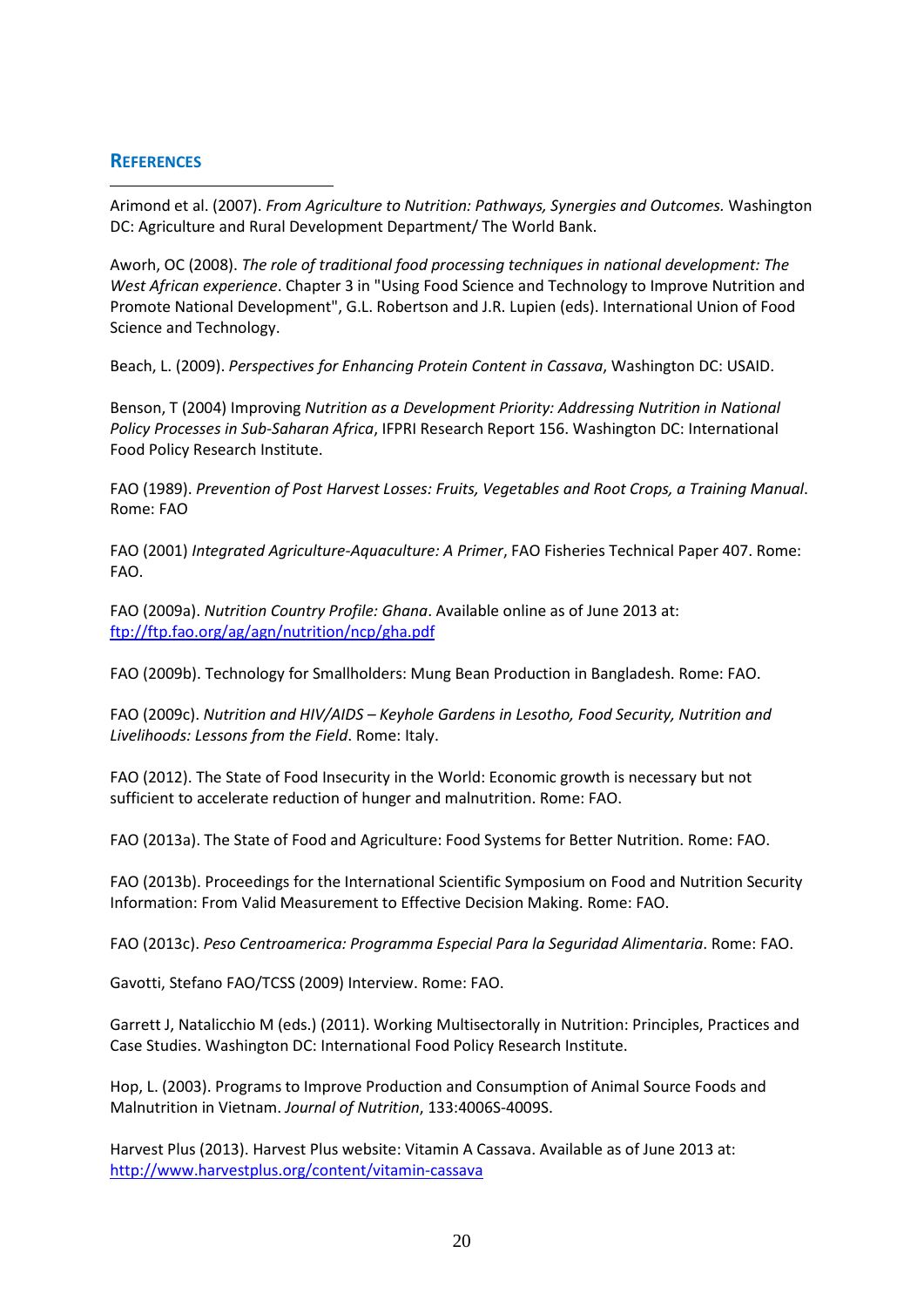Haddad L, Alderman H, Appleton S, Song L, Yohannes Y.(2003) *Reducing child malnutrition: how far does income growth take us?* World Bank Econ Rev 2003;17: 107–31.

Herforth A, Jones A, Pinstrup-Andersen P (2012). Prioritizing Nutrition in Agriculture and Rural Development: Guiding Principles for Operational Investments. Washington DC: World Bank.

Gillespie, S, Haddad, L, Mannar, V, Menon, P, Nesbitt, N, and the Maternal and Child Study Group (2013). The politics of reducing malnutrition: building commitment and accelerating progress. *Lancet,* 10.1016/S0140-6736(13)60842-9.

Kennedy, G, Islam, O, Eyzaguirre P, Kennedy, S (2005). Field testing of plant genetic diversity indicators for nutrition surveys: Rice-based diet of rural Bangladesh as a model, *Journal of Food Composition and Analysis*, 18, 255-268.

Karunasagar, Iddya FAO/FIIU (2009) Interview. Rome: FAO.

Knowles,Marco FAO/ESA (2009) Interview. Rome: FAO.

-

Latham MC (1979). *Human Nutrition in Tropical Africa.* Rome: FAO.

Mack, Simon, FAO/AGAL (2009). Interview. Rome: FAO.

Mazar, Irela, FAO/ESN (2009). Interview. Rome: FAO.

Meerman J, Carisma B, Thompson B (2012). Global, Regional and Subregional Trends in Undernourishment and Malnutrition. Rome: FAO.

Natalicchio M, Garrett J, Mulder-Sibanda M, Ndegwa S, Voorbraak D (eds) (2009). Carrots and Sticks: The Political Economy of Nutrition Reform. Washington DC: World Bank and International Food Policy Research Institute.

Nono-Womdim, Remi, FAO/AGPC (2009) Interview. Rome: FAO.

Nweke, F. (2004) *New Challenges in the Cassava Transformation on Ghana and Nigeria*. Environment and Production Technology Division, Washington DC: IFPRI.

Roos, N, Wahab, A, Reza Hossain, MA, Haraksingh Thilsted, S (2007). Linking human nutrition and fisheries: Incoporating micronutrient-dense, small indigenous fish species in carp polyculture production in Bangladesh*. Food and Nutrition Bulletin*, 28:2, S280-S293.

Ruel, MT, Alderman A and the Maternal and Child Nutrition Study Group (2013). Nutrition-sensitive interventions and programmes: how can they help to accelerate progress in improving maternal and child nutrition? *The Lancet* - 6 June 2013. DOI: 10.1016/S0140-6736(13)60843-0

Spielman, DJ, Pandya-Lorch, R (eds.)(2009). Millions Fed: Proven Successes in Agricultural Development. Washington DC: International Food Policy Research Institute. Thompson B, Amoroso L, Meerman J (2009). Strategy Note – Promotion of the Expression "Food and Nutrition Security". Rome: FAO. Available as of June 2013 at: [http://www.fao.org/ag/agn/nutrition/docs/Food\\_and\\_Nutrition\\_Security-Strategy\\_Note.pdf](http://www.fao.org/ag/agn/nutrition/docs/Food_and_Nutrition_Security-Strategy_Note.pdf)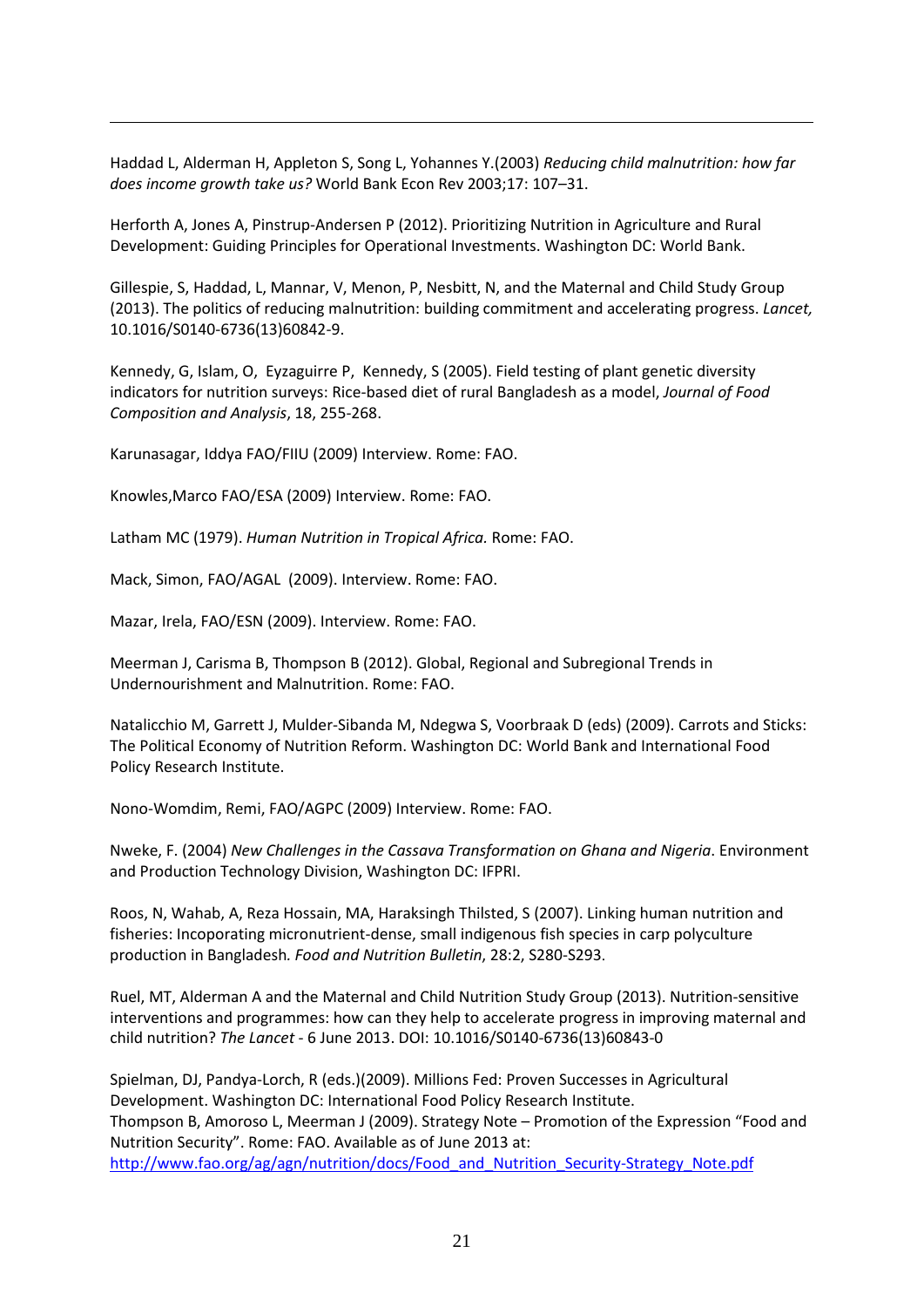SCN (2013b). Meeting of the Minds on Nutrition: Impact of Food Systems. Summary Report, 25-28 March 2013. Geneva: Standing Committee on Nutrition.

SCN (2013a). Key Recommendations for Improving Nutrition through Agriculture. Available as of June 2013 at:

[http://www.unscn.org/files/Annual\\_Sessions/UNSCN\\_Meetings\\_2013/Agriculture-](http://www.unscn.org/files/Annual_Sessions/UNSCN_Meetings_2013/Agriculture-Nutrition_Key_recommendations.pdf)[Nutrition\\_Key\\_recommendations.pdf](http://www.unscn.org/files/Annual_Sessions/UNSCN_Meetings_2013/Agriculture-Nutrition_Key_recommendations.pdf)

Thompson B, Amoroso L (eds) (2011). Combating Micronutrient Deficiencies: Food-based Approaches. Rome: FAO.

Toppe, Jogeir FAO/FIIU (2009) Interview. Rome: FAO.

-

Stadlmayr, B, Charrondière, UR., Enujiugha, VN, Bayili, RG, Fagbohoun, EG, Samb, B, Addy, P, Barikmo, I, Ouattara, F, Oshaug, A, Akinyele, I, Annor, GA, Bomfeh, K, Ene-Obong, H, Smith, IF, Thiam, I, Burlingame, B (2012). West African Food Composition Table/ Table De Composition Des Aliments D'afrique De L'ouest. Rome: FAO.

WHO (2013). WHO global database on child growth and malnutrition. Available as of June 2013 at: <http://www.who.int/nutgrowthdb/en/>

World Bank (2006a) *Repositioning Nutrition as Central to Development*. Washington DC: World Bank.

World Bank (2006b) *Malawi Poverty and Vulnerability Assessment* (Draft Version).Washington DC: World Bank.

World Bank (2007). From Agriculture to Nutrition: Pathways, Synergies and Outcomes. Washington DC: World Bank.

World Bank (2012). Global Monitoring Report: Food Prices, Nutrition, and the Millennium Development Goals. Washington DC: World Bank.

World Bank (2013). Improving Nutrition through Multisectoral Approaches. Washington DC: World Bank.

UNICEF, WHO, World Bank (2012). UNICEF-WHO-World Bank Joint Child Malnutrition Estimates. New York: UNICEF; Geneva: WHO; Washington DC: World Bank.

Zeba, A, Prevel, YM, Some, IT, Delisle, HF (2006) The positive impact of red palm oil in school meals on vitamin A status: study in Burkina Faso. *Nutrition Journal*, 5:17.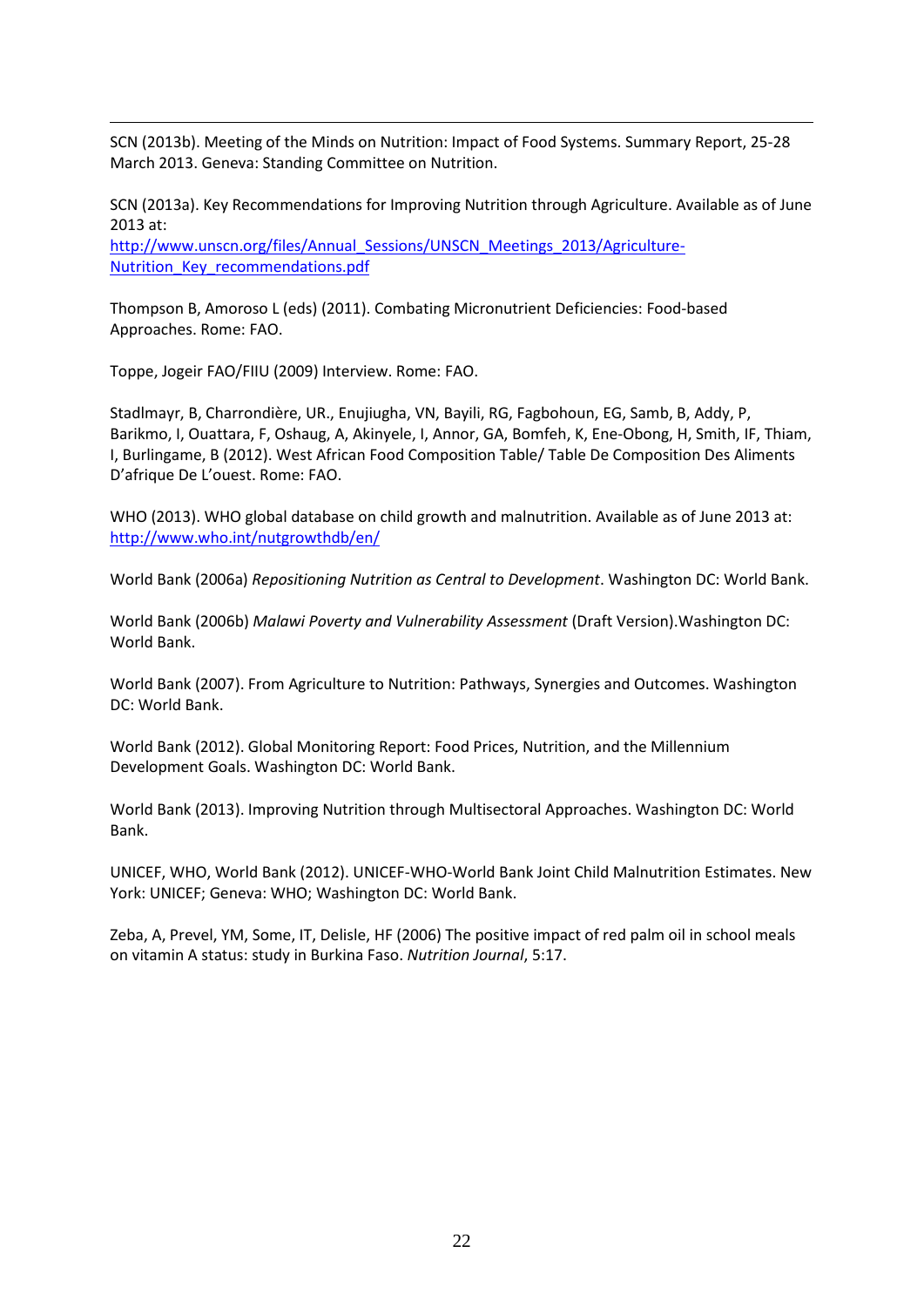### **ANNEX 1 Nutrition Initiatives Recommended for Incorporation into Malawi's 2008- 2012 Agricultural Development Programme (ADP)/ AgSWAP**

-

*(Source: 2008 consultative meeting on the incorporation of food and nutrition security in Malawi's agriculture development programme)*

#### **Sub Program 1.1. Promote production of diversified high nutritive value foods at household level. (Entry points for interventions include clusters, green belts, model villages and commercial estates.)**

| <b>Objectives</b>                                                                                            | <b>Outcome Indictors</b>                                                                                                              | <b>Action</b>                                                                                                                                                                                                                                                                         |  |
|--------------------------------------------------------------------------------------------------------------|---------------------------------------------------------------------------------------------------------------------------------------|---------------------------------------------------------------------------------------------------------------------------------------------------------------------------------------------------------------------------------------------------------------------------------------|--|
| Increase pulses productivity<br>(beans, soy beans, pigeon<br>peas, cow peas) and ground<br>nuts              | Yield increased from 0.5 to 3 metric<br>tons per hectare (MT/ha)                                                                      | Facilitate multiplication (breeders<br>٠<br>and basic seed) and distribution of<br>improved seeds<br>Promote development of new<br>٠<br>varietals, conduct seed quality<br>control, promote community seed<br>banks, popularize improved seed<br>technologies and agronomic practices |  |
| Increase root & tuber crop<br>productivity (Yellow flesh<br>potato, cassava, Irish<br>potato)                | Average yield increased for cassava<br>from 20 to 25 MT/ha, sweet potato<br>from 13 to 20 MT/ha<br>(Yield estimates from revised ADP) | Facilitate multiplication and<br>٠<br>distribution of disease free improved<br>planting material of cassava, sweet<br>potato, and Irish potato<br>Develop mother nurseries for supply<br>٠<br>of cassava cuttings and sweet potato<br>vines<br>(Action items from revised ADP)        |  |
| Increase plantain<br>productivity                                                                            | Increase MT/h<br>(No yield estimates provided.)                                                                                       | Introduce improved varieties of<br>٠<br>plantains                                                                                                                                                                                                                                     |  |
| Increase vegetable<br>productivity (amaranthus,<br>kamganje, okra, carrots,<br>pumpkin, moringa,<br>tomato,) | Increase productivity for<br>horticultural crops.<br>(No yield estimates provided.)                                                   | Improve existing systems from<br>٠<br>distribution of high quality vegetable<br>seeds<br>Promote adoption of integrated<br>٠<br>production and protection<br>technologies for vegetables<br>Promote establishment of gardens<br>٠<br>(backyard, communal, school)                     |  |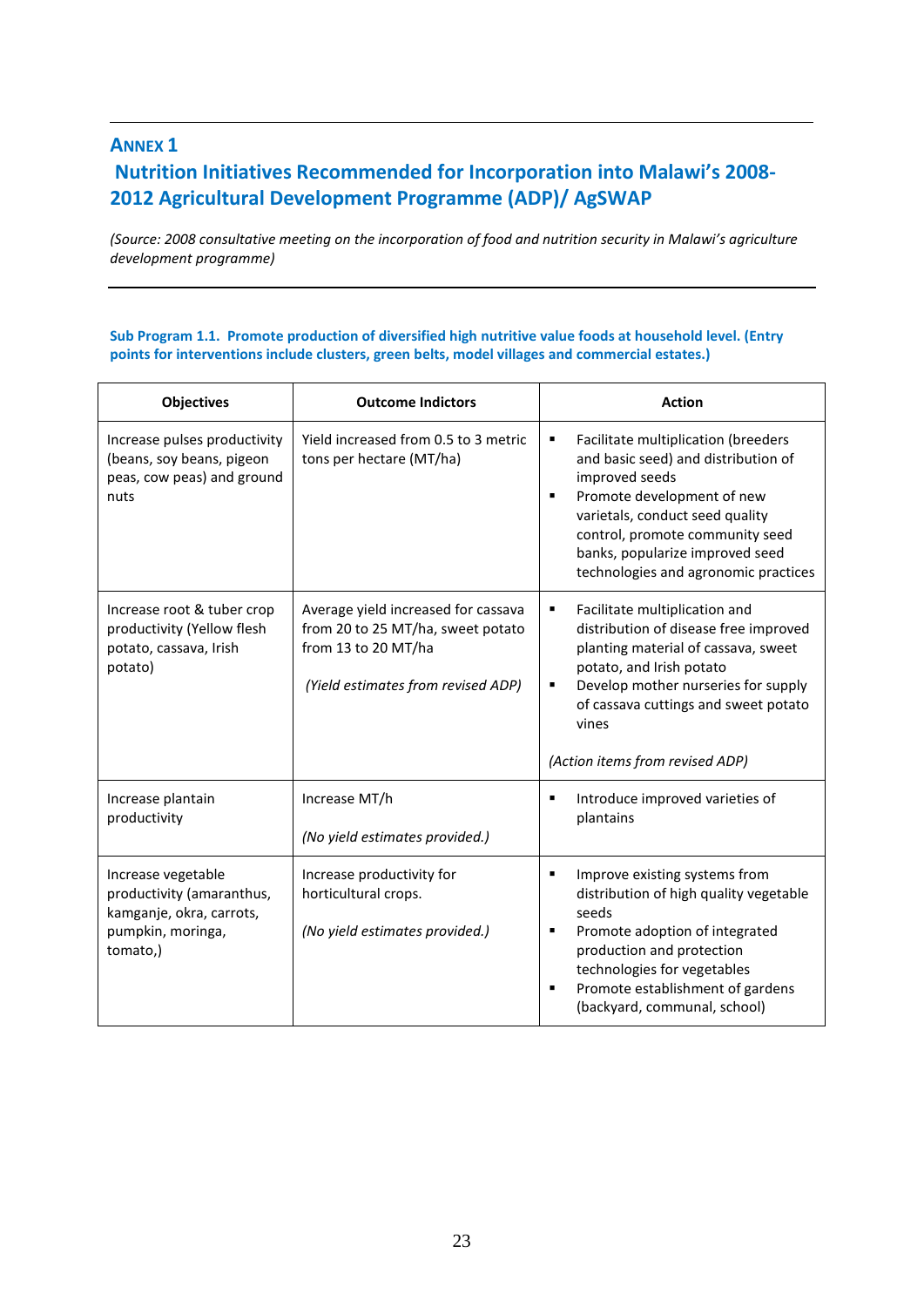| Increase fruit productivity<br>(pawpaws, avocado pear,<br>mango, citrus, banana,<br>masawu, masuku) | Increase productivity for<br>horticultural crops.<br>(No yield estimates provided.)                                                                                                                                                                                                                                                                                                                                            | $\blacksquare$<br>Improve existing production and<br>distribution systems of high quality<br>fruit tree seedlings<br>$\blacksquare$<br>Promote adoption of integrated<br>production and protection<br>technologies for fruits<br>$\blacksquare$<br>Improve provision of vaccines/<br>vaccination services for poultry<br>diseases                                                                                                      |
|-----------------------------------------------------------------------------------------------------|--------------------------------------------------------------------------------------------------------------------------------------------------------------------------------------------------------------------------------------------------------------------------------------------------------------------------------------------------------------------------------------------------------------------------------|----------------------------------------------------------------------------------------------------------------------------------------------------------------------------------------------------------------------------------------------------------------------------------------------------------------------------------------------------------------------------------------------------------------------------------------|
| Increase household poultry<br>population                                                            | Chicken population increased<br>٠<br>from 13 to 18 million at<br>national level<br>Mortality rate reduced from 60<br>٠<br>percent to 20 percent<br>Chickens increased from 7 to<br>$\blacksquare$<br>30 per household<br>Egg production increased from<br>٠<br>2,291 to 4,685 metric tons per<br>year Guinea fowl population<br>increased from 900,000 to<br>2,000,000 at national level<br>(Yield estimates from revised ADP) | ٠<br>Improve provision of vaccines/<br>vaccination services for poultry<br>diseases<br>Promote increased production of high<br>٠<br>quality feed, including development<br>of local feed formulations<br>$\blacksquare$<br>Monitor and certify quality of poultry<br>feeds<br>$\blacksquare$<br>Increase capacity of regional<br>hatcheries and number of mini-<br>hatcheries for rapid multiplication of<br>chickens and guinea fowl. |
| Increase in small stock herd                                                                        | Goat herd size increased from 3<br>٠<br>to 5.4 million<br>$\blacksquare$<br>Goat milk production increased<br>from 0.5 liters to 1.5 liters per<br>goat<br>Rabbit herd size increased from<br>$\blacksquare$<br>600,000 to 1.2 million per year.<br>Pig herd size increased from 1<br>٠<br>to2 million pigs per year.<br>(Yield estimates from revised ADP)                                                                    | Promote goat re-stocking and farmer-<br>٠<br>to-farmer transfer (pass on) systems<br>for meat and milk production.<br>Introduce improved dairy goat breeds<br>٠<br>for milk production<br>Improve provision of Swine Fever<br>$\blacksquare$<br>vaccines and vaccination services<br>Disseminate information and<br>٠<br>technologies on rabbit management<br>and meat processing<br>(Action items from revised ADP)                   |
| Increase household<br>aquaculture production                                                        | Household pond fish production<br>increased from 700kg to 2,000kg<br>per hectare                                                                                                                                                                                                                                                                                                                                               | (No actions items cited)                                                                                                                                                                                                                                                                                                                                                                                                               |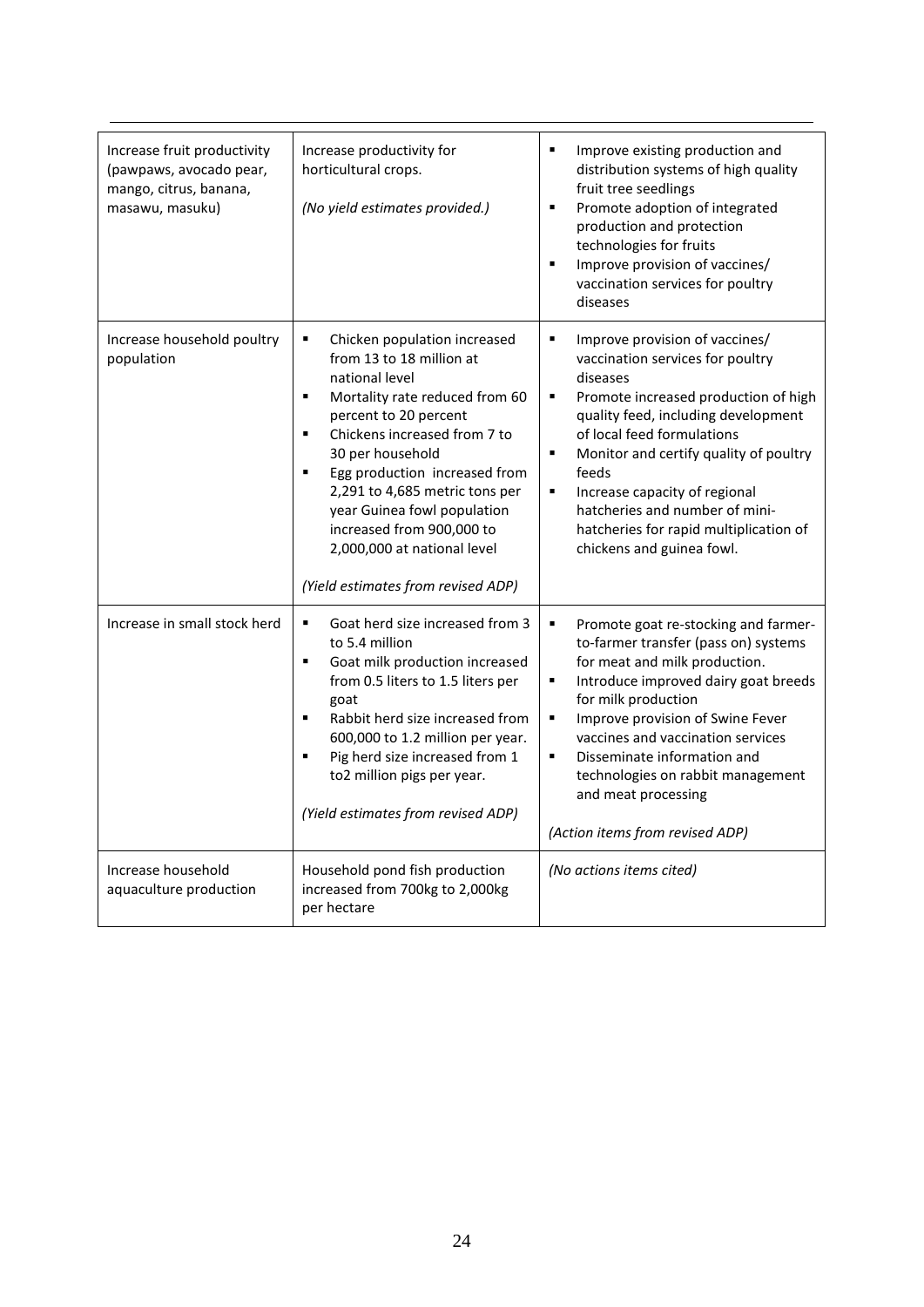#### **Sub programme 1.2: Promote consumption & utilization of diversified high nutritive value foods at household level**

-

| <b>Strategic Objective</b>                                                                       | <b>Final Outcome Indicator</b>                                                                                                        | <b>Action</b>                                                                                                                                                                                                                                                                                                                                                                                                                                                                                                                                                                                                                                                                                                                                                                                                                                                                                                                                                                                                                                         |  |
|--------------------------------------------------------------------------------------------------|---------------------------------------------------------------------------------------------------------------------------------------|-------------------------------------------------------------------------------------------------------------------------------------------------------------------------------------------------------------------------------------------------------------------------------------------------------------------------------------------------------------------------------------------------------------------------------------------------------------------------------------------------------------------------------------------------------------------------------------------------------------------------------------------------------------------------------------------------------------------------------------------------------------------------------------------------------------------------------------------------------------------------------------------------------------------------------------------------------------------------------------------------------------------------------------------------------|--|
| Increase consumption of<br>diversified high nutritive<br>value foods                             | Proportion of household<br>consuming diversified diet<br>increased and measured by<br>the household dietary diversity<br>score (HDDS) | Develop standardized messages covering<br>٠<br>production to utilization<br>Produce information, education and<br>٠<br>communication (IEC) materials<br>Train extension staff (via training of<br>٠<br>trainers) and households in processing,<br>preservation, storage and utilization.<br>Conduct staff and farmer training in food<br>٠<br>budgeting (e.g. 300kg maize + 50kg<br>groundnuts + 50kgs soyabeans + 50kgs<br>beans, per person per year)<br>Conduct demonstrations on processing and<br>٠<br>utilization of a diversified diet.<br>Conduct multi-media campaigns on dietary<br>٠<br>diversification<br>Develop local recipes (with emphasis on<br>٠<br>the multi-mix approach)<br>Conduct regular dietary monitoring and<br>٠<br>assessments<br>Baseline study on the promotion of the six<br>٠<br>food groups approach and post-promotion<br>evaluation (in year 3)<br>Conduct joint staff and farmer training with<br>п<br>the Ministry of Women and Child<br>Development and Local Government and<br>promote coordinated approaches |  |
| Increase consumption of<br>micronutrient rich foods                                              | Number of households<br>consuming Vitamin A and iron<br>rich foods increased                                                          | Train extension workers on prevention of<br>٠<br>micronutrient deficiencies<br>Conduct multi-media campaigns on<br>٠<br>consumption of Vitamin A and Iron rich<br>foods<br>Conduct consumer education on fortified<br>п<br>foods                                                                                                                                                                                                                                                                                                                                                                                                                                                                                                                                                                                                                                                                                                                                                                                                                      |  |
| Improve quality of diets<br>for the most vulnerable<br>groups (Intensify nutrition<br>education) | Number of vulnerable people<br>accessing quality diets                                                                                | Promote consumption of enriched foods<br>٠<br>(soya, groundnuts, beans, pigeon peas, cow<br>peas) in complementary feeding, maternal<br>nutrition, and prevention for people living<br>with HIV programmes<br>Develop IEC materials on consumption,<br>٠<br>processing, preparation and utilization of<br>enriched foods<br>Conduct demonstrations on preparation of<br>٠<br>enriched phala in communities and at<br>nutrition rehabilitation units and<br>community therapeutic care sites                                                                                                                                                                                                                                                                                                                                                                                                                                                                                                                                                           |  |